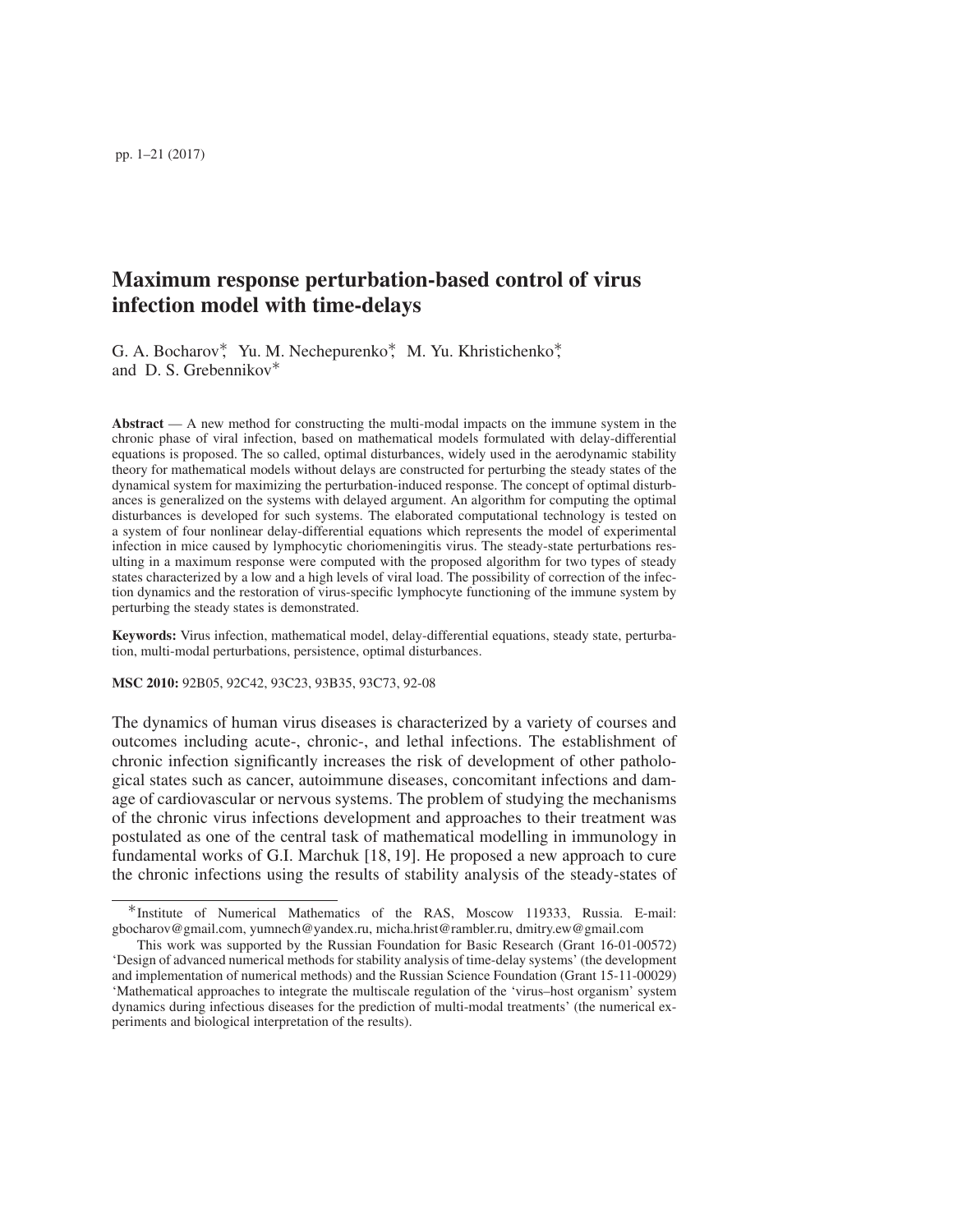the basic mathematical model of infectious disease. The approach is based on perturbing the chronic infection via exacerbation, leading to transition of the infection state from the chronic one to an acute with recovery. This paradigm of the system performance analysis by means of the perturbation of its dynamics was later extensively utilized in mathematical analysis of immune processes in various virus diseases, e.g., the human immunodeficiency virus (HIV) infection which is characterized by chronic dynamics and lethal outcome [23, 25].

Nowadays, the ideas of systems analysis postulated in biomedicine as 'system biology' [14] are widely used in mathematical immunology. The research focus of systems immunology is on the dynamics, structure and regulation mechanisms of immune processes. The property of robustness, i.e., the functional resistance of the immune system to external perturbations, is considered to be the major principle of its organization and functioning. In general, the robustness is a key feature of any self-regulating biological system organization [9, 16]. For example, HIV infection can be considered as a robust 'virus—host' system [15]. The robustness of self-regulating system implies the fragility of the system to certain combination of disturbances [9,26]. The search for proper disturbances of system parameters or system states to develop effective treatment of the robust disease state can be performed via the sensitivity analysis of the underlying mathematical model of disease.

This study is aimed to investigate the possibility for constructing the compensatory impacts on the immune system during a chronic phase of virus infection by mathematical modelling methods. To this end, we consider previously developed mathematical model of experimental murine infection with lymphocytic choriomeningitis virus (LCMV) [1]. This model, formulated as a system of four non-linear delay-differential equations (DDEs), is briefly described in Section 1 of the paper.

To perturb stable steady states of the system, we propose to use optimal disturbances which are widely used in the aerodynamic stability theory for the mathematical models without delays. In aerodynamics, the following two scenarios of the laminar-turbulent transition (LTT) are considered: natural (at high Reynolds numbers) and bypass (at low Reynolds numbers) ones [5]. As the Reynolds number of a nearwall shear flow increases, it usually reaches a critical value, above which the flow loses its stability to infinitesimal disturbances that leads to its turbulization (natural scenario). However, in practice LTT often occurs at subcritical Reynolds numbers (bypass scenario) due to transient disturbances which consist of a large number of essentially mutually non-orthogonal stable modes and whose development is accompanied by a significant increase of their kinetic energy in finite time intervals. Among them, the maximum energy increase is attributed to so-called optimal disturbances. They develop to quasi-stationary streaks which modify the basic flow to a quasi-stationary linearly unstable state prone to LTT. Up to now, the analysis of bypass scenarios for systems with delays have not been carried out. For such systems one needs to introduce physically justified analogues of optimal disturbances. This new concept is described in Section 2 of the paper.

In Section 3 a direct algorithm for computing the optimal disturbances is proposed for delay systems. This algorithm is not optimal. Previously developed meth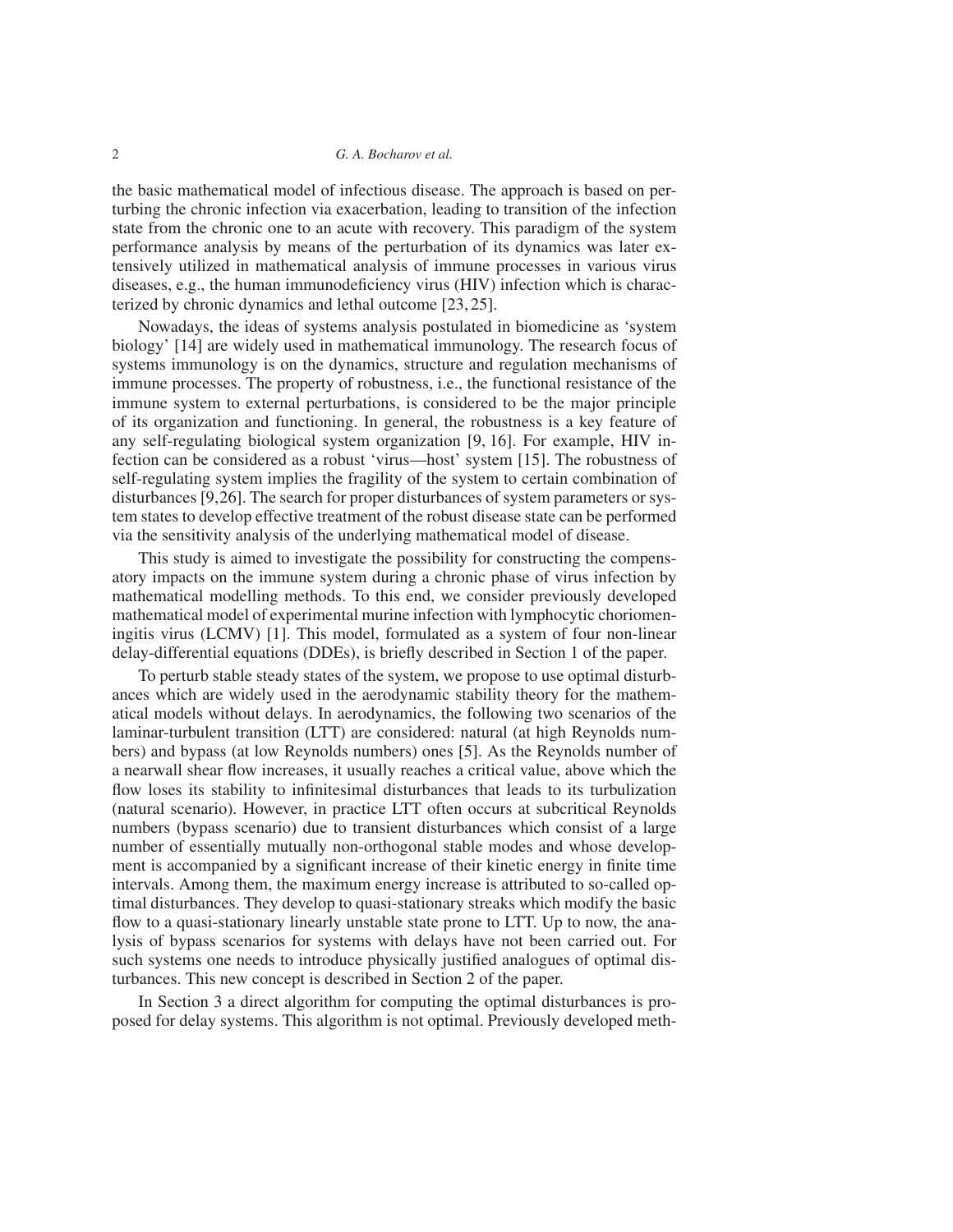ods [3, 4, 22] allow one to compute optimal disturbances with a given accuracy for non-delay systems of ordinary differential equations using the Schur decomposition and a low-rank approximation. In future, it is advisable to generalize these significantly more efficient approaches, as well as the methods proposed in recent paper [21] for systems with large sparse matrices, on the delay-systems.

Section 4 presents computational results obtained with the developed technology for the model of LCMV infection. The disturbances providing the maximum response of the system were found for steady states of this model using proposed direct algorithm. We considered two types of steady states characterized by a lowand a high viral load, respectively [17]. The first type is relevant to the treatment of persistent virus infections characterized by the number of viruses in the organism below the conventional detection limit. Note that infections characterized by low level viral persistence present difficulties for organ transplantations which are often accompanied by exacerbation of latent infection due to immunosuppression. The high viral load persistence is typically observed in infections with HIV, viral hepatitis C and B. Their treatment is a problem of critical importance for public health. Both antiviral and immunomodulatory drugs which are used to control the infection dynamics, have side effects. Therefore, the issue of minimizing drug dozes while preserving the system response level is a crucial component of the efficient treatment strategy development. Taking this into account, we investigated the possibility for correction of LCMV infection dynamics and functional recovery of T lymphocyte responses by computing small perturbations of the steady states which result in a maximal response of the model solution.

The overall results of our study are summarized in Section 5.

## 1. Mathematical model of LCMV infection and its steady states

The basic mathematical model of LCMV infection in mice proposed and analyzed in [1, 17] is formulated as a system of non-linear delay-differential equations. The system describes the dynamics of the following time-dependent variables: concentration of viruses  $V(t)$ , population densities of two LCMV-specific cytotoxic lymphocytes (CTLs) — precursors  $E_p(t)$  and effectors  $E_e(t)$ , and the cumulative viral load *W*(*t*),

$$
\frac{d}{dt}V(t) = \beta V(t) \left(1 - \frac{V(t)}{V_{mvc}}\right) - \gamma_{E}E_{e}(t)V(t)
$$
\n
$$
\frac{d}{dt}E_{p}(t) = \alpha_{E_{p}}(E_{p}^{0} - E_{p}(t)) + \beta_{p}g_{p}(W)V(t - \tau)E_{p}(t - \tau) - \alpha_{AP}V(t - \tau_{A})V(t)E_{p}(t)
$$
\n
$$
\frac{d}{dt}E_{e}(t) = b_{d}g_{e}(W)V(t - \tau)E_{p}(t - \tau) - \alpha_{AE}V(t - \tau_{A})V(t)E_{e}(t) - \alpha_{E_{e}}E_{e}(t)
$$
\n
$$
\frac{d}{dt}W(t) = b_{W}V(t) - \alpha_{W}W(t)
$$
\n(1.1)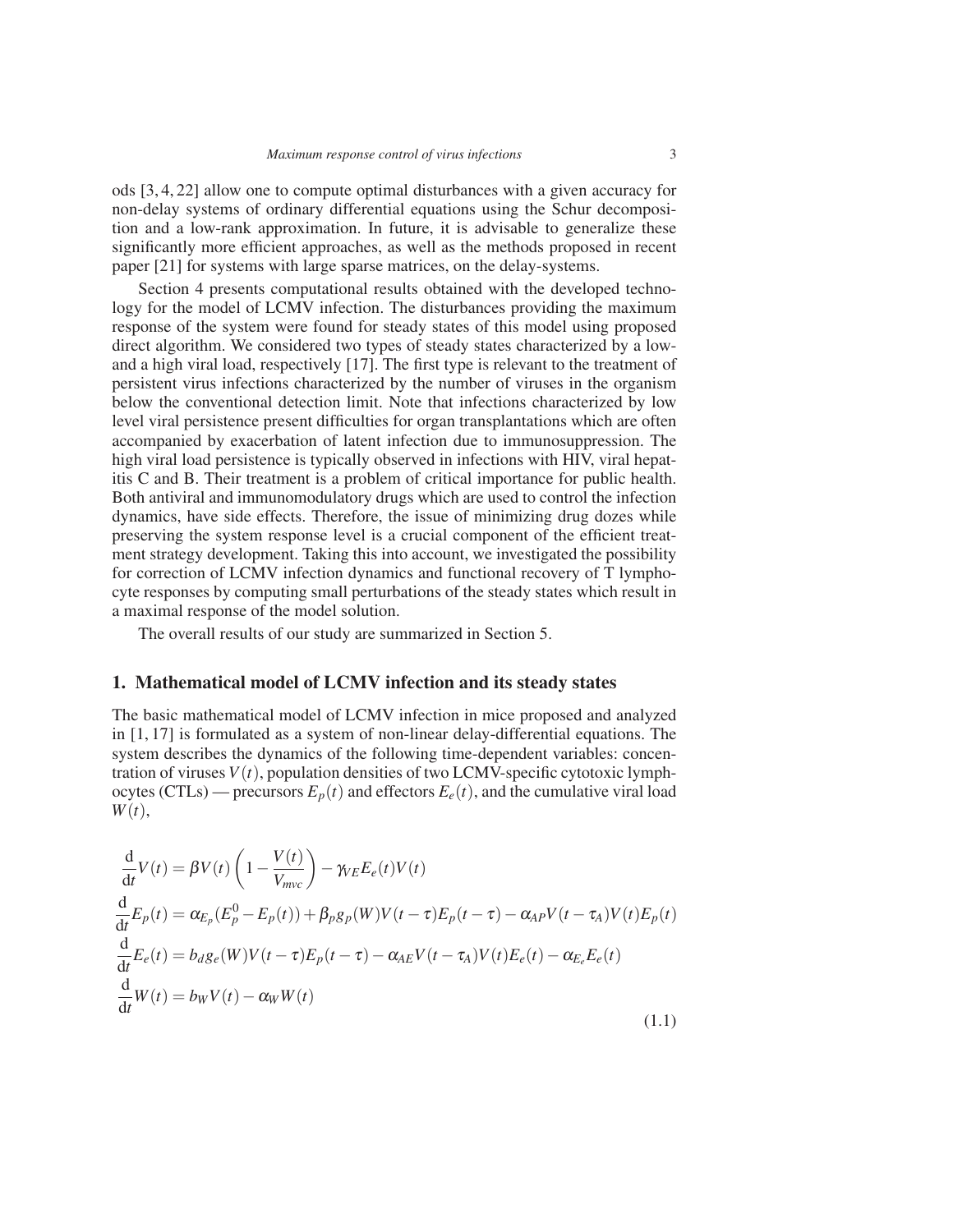Table 1. Biological meaning of the model (1.1) parameters.

| Parameter                                                          | Biological meaning                                                     |
|--------------------------------------------------------------------|------------------------------------------------------------------------|
| β                                                                  | Viruses replication rate constant                                      |
| $\gamma_{VE}$                                                      | Rate constant of virus clearance due to effector CTLs                  |
| $V_{\text{mvc}}$                                                   | Maximum possible virus concentration in spleen                         |
| τ                                                                  | Typical duration of CTL division cycle                                 |
| $b_p$                                                              | Rate constant of CTL stimulation                                       |
| $b_d$                                                              | Rate constant of CTL differentiation                                   |
| $\vartheta_p$                                                      | Cumulative viral load threshold for anergy induction in precursor CTLs |
| $\vartheta_F$                                                      | Cumulative viral load threshold for anergy induction in effector CTLs  |
|                                                                    | Precursor CTL natural death rate constant                              |
| $\begin{array}{l} \alpha_{E_p}\\ \alpha_{E_e}\\ E_p^0 \end{array}$ | Effector CTL natural death rate constant                               |
|                                                                    | Concentration of precursor CTLs in spleen of unprimed mouse            |
| $\tau_A$                                                           | Typical duration of CTL commitment for apoptosis                       |
| $\alpha_{AP}$                                                      | Precursor CTL apoptosis rate constant                                  |
| $\alpha_{AF}$                                                      | Effector CTL apoptosis rate constant                                   |
| $b_W$                                                              | Rate constant of cumulative viral load increase                        |
| $\alpha_W$                                                         | Rate constant of restoration from the inhibitory effect of cumulative  |
|                                                                    | viral load                                                             |

where  $g_p(W) = 1/(1+W/\vartheta_p)^2$ ,  $g_e(W) = 1/(1+W/\vartheta_E)^2$ . The biological meaning of parameters is explained in Table 1.

To determine the solution of system  $(1.1)$  for  $t > 0$ , it is necessary and sufficient to define the following initial functions:  $V(t)$  for  $-\tau_A \le t \le 0$ ,  $E_p(t)$  for  $-\tau \le t \le 0$ , and the values  $E_e(0)$  and  $W(0)$ . However, we will assume for the sake of generality that the initial conditions for all variables are specified on  $\tau_A \le t \le 0$ .

The initial value problem for system (1.1) with non-negative initial conditions and non-negative parameters has a unique non-negative solution in any finite time interval  $[0, T]$ . This can be proved using the technique described in [19], which is based on the Bellman's method of steps and makes use of a linear ordinary differential equations system majorizing the right-hand side of the DDEs system.

Let us denote the vector of system (1.1) state space variables as

$$
U(t) = (V(t), E_p(t), E_e(t), W(t))^T
$$
\n(1.2)

to express this system in the following compact form:

$$
\frac{\mathrm{d}}{\mathrm{d}t}U(t) = F(U(t), U(t-\tau), U(t-\tau_A)).\tag{1.3}
$$

As mentioned above, we assume that the vector of variables  $U(t)$  is defined for  $-\tau_A \leqslant t \leqslant 0.$ 

Model (1.3) has different steady states for different sets of parameters. In this study we used two parameter sets for which the stable steady states were found. The steady states were computed using Newton's method applied to non-linear equation  $\Phi(U) = 0$ , where  $\Phi(U) = F(U, U, U)$ . The numerical search of parameter sets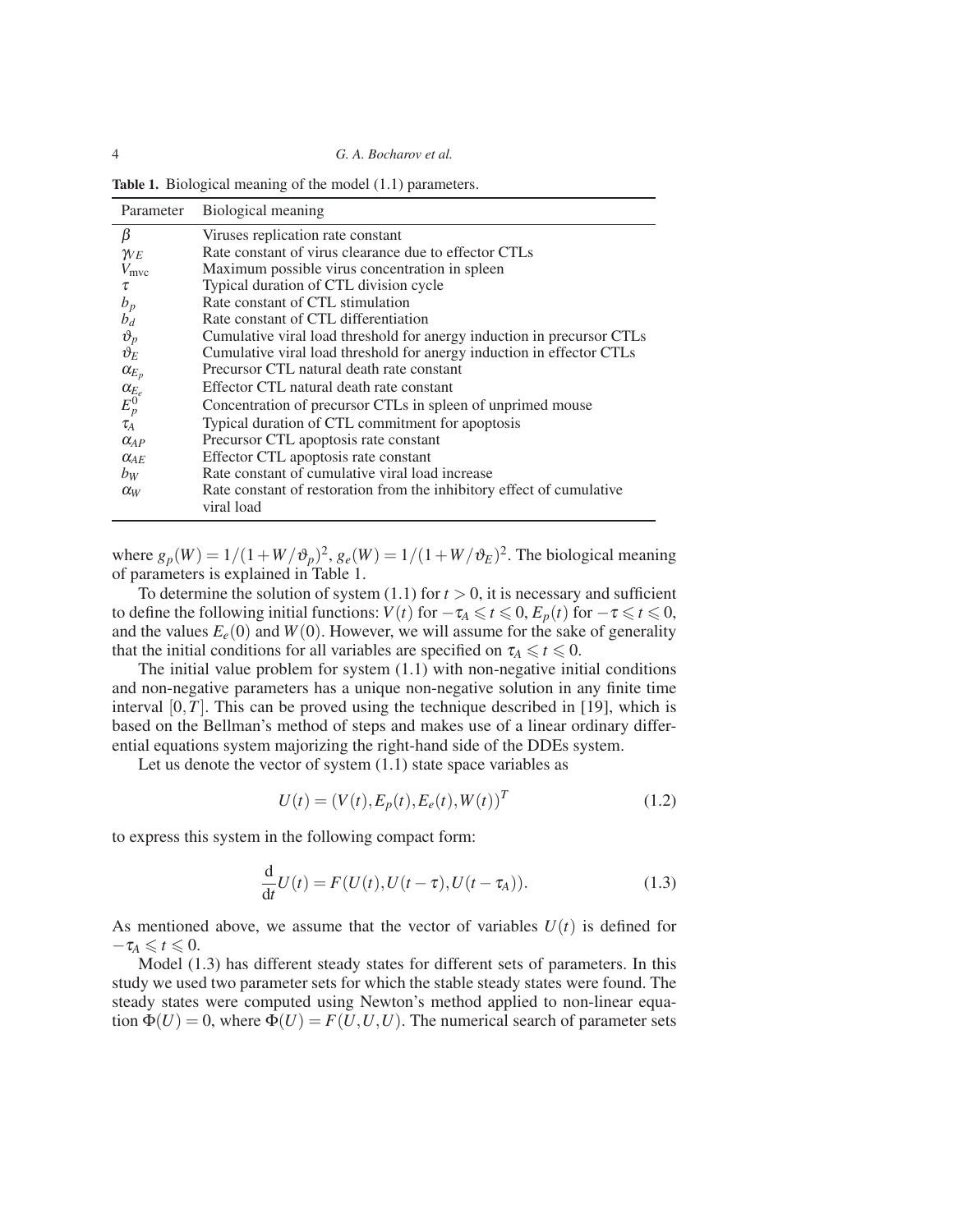| Parameter                        | Units                     | $\overline{U}_I$      | $\overline{U}_{II}$ |  |
|----------------------------------|---------------------------|-----------------------|---------------------|--|
| β                                | $1$ /day                  | 1.2                   | 0.08                |  |
| $E_p^0$                          | cell/ml                   | $10^{6}$              | $10^3$              |  |
| $b_p$                            | $ml/(particle \cdot day)$ | $7.73 \cdot 10^{-5}$  | $1 \cdot 10^{-5}$   |  |
| $b_d$                            | $ml/(particle \cdot day)$ | $7.73 \cdot 10^{-4}$  | $5 \cdot 10^{-4}$   |  |
| $\vartheta_p$                    | particle/ml               | $3 \cdot 10^6$        | 10                  |  |
| $\vartheta_E$                    | particle/ml               | $1 \cdot 10^5$        | $1.8 \cdot 10^{6}$  |  |
| $\gamma_{VE}$                    | $ml/(cell \cdot day)$     | $1.34 \cdot 10^{-6}$  |                     |  |
| $V_{\text{mvc}}$                 | particle/ml               | $4.82 \cdot 10^7$     |                     |  |
| $\alpha_{E_p}$                   | $1$ /day                  | 0.5                   |                     |  |
| $\alpha_{E_e}$                   | $1$ /day                  | 0.1                   |                     |  |
| τ                                | day                       | 0.4                   |                     |  |
| $\tau_A$                         | day                       | 5.6                   |                     |  |
| $\alpha_{AP}$                    | $(ml/particle)^2/day$     | $7.5 \cdot 10^{-16}$  |                     |  |
| $\alpha_{AF}$                    | $(ml/particle)^{2}/day$   | $4.36 \cdot 10^{-14}$ |                     |  |
| $b_W$                            | $1$ /day                  | 1                     |                     |  |
| $\alpha_{\scriptscriptstyle{W}}$ | $1$ /day                  | 0.11                  |                     |  |

**Table 2.** The parameter values corresponding to stable steady states  $\overline{U}_I$  and  $\overline{U}_{II}$ .

which provide steady states of  $(1.3)$  with required properties, as well as the corresponding initial values for Newton's method, was based on results of numerical bifurcation analysis from [17]. The steady states representing two types of chronic LCMV infection differing in the viral load were found by varying parameters in the admissible region specified in [17] and are described below.

The first steady state represents the latent form of infection with a low viral load and a high level of memory T cells [7]. The second one represents a symptomatic chronic infection with a high viral load and partial exhaustion/depletion of virus-specific T lymphocytes [8, 20]. In the first case, the perturbation of the system can be intended for the activation of infectious process with subsequent clearance of virus reservoir by immune response or for a direct infection elimination. In the second case, the perturbation-based treatment can be intended for the restoration of responsiveness of exhausted components of the immune system followed by decreasing the viral load. Both of these scenarios are relevant for HIV infection. They correspond to different infection phenotypes observed in 'elite-controllers' and 'progressors', respectively (see [11, 13]).

The parameter values, corresponding to the stable steady states  $\overline{U}_I$  and  $\overline{U}_{II}$ , are given in Table 2. The values of the model variables of these steady states are given in Table 3.

#### 2. Optimal disturbances of steady states

We are interested in the behaviour of system (1.3) near a stable steady state  $\overline{U}$ . Writing an arbitrary solution near the steady state as  $U(t) = \overline{U} + \varepsilon U'(t) + O(\varepsilon^2)$ , where  $\varepsilon$  is a real parameter with small magnitude, substituting this solution into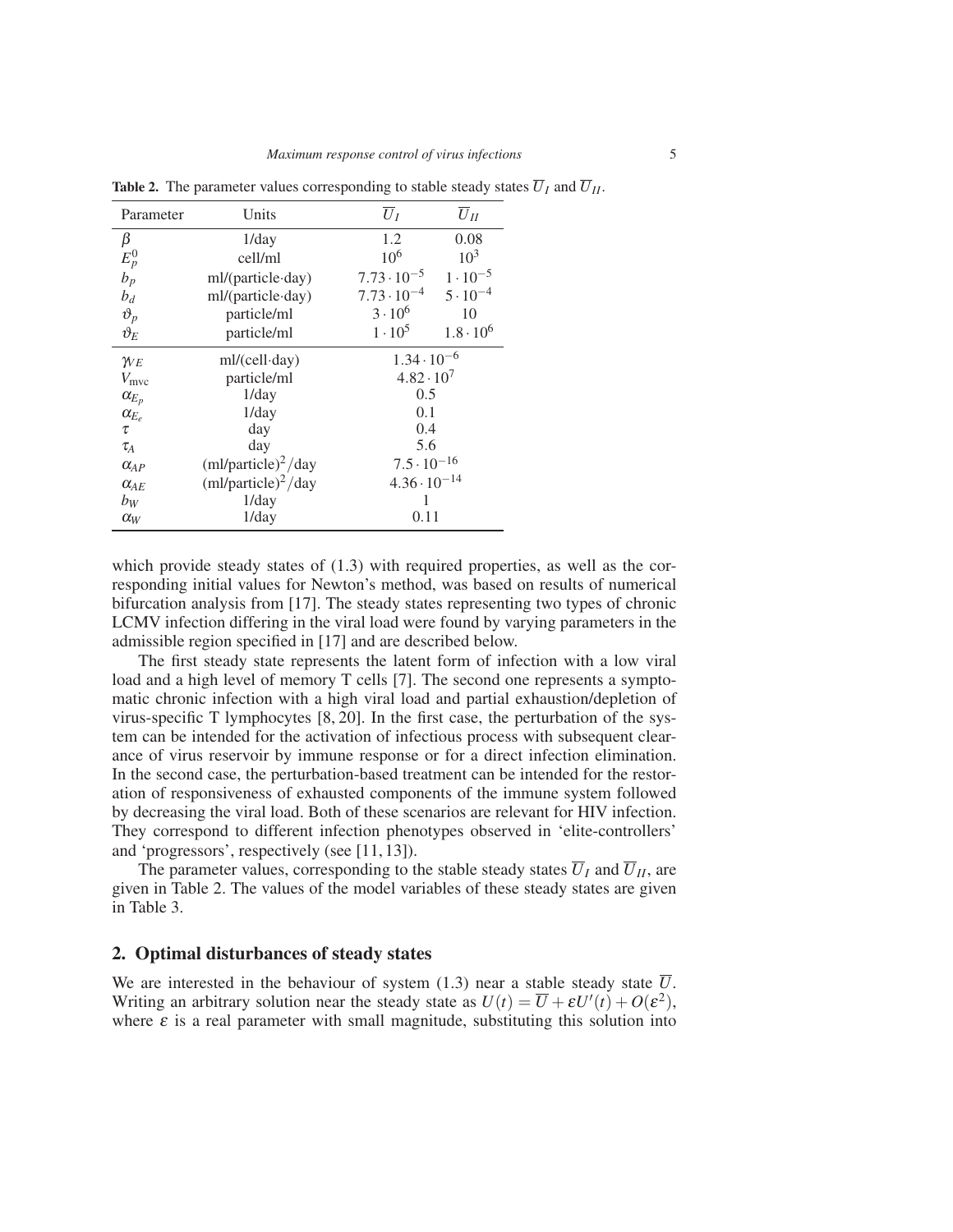|                                  |               | $\boldsymbol{V}$      | $E_p$               | $E_e$               | W                    |
|----------------------------------|---------------|-----------------------|---------------------|---------------------|----------------------|
| Steady state $\overline{U}_I$    |               | 11.5                  | $1.01 \cdot 10^{6}$ | $8.96 \cdot 10^{5}$ | 104                  |
|                                  | min           | $2.75 \cdot 10^{-10}$ | 974                 | $3.98 \cdot 10^5$   | $5.49 \cdot 10^{-3}$ |
| Fig.1                            | $t_{\min}$    | 69.6                  | $-0.92$             | $-10^{-3}$          | 123                  |
|                                  | max           | 330                   | $1.08 \cdot 10^{6}$ | $1.58 \cdot 10^{6}$ | $1.12 \cdot 10^3$    |
|                                  | $t_{\rm max}$ | 6.63                  | 10.3                | 11.9                | 9.13                 |
|                                  | min           | $1.64 \cdot 10^{-23}$ | $9.6 \cdot 10^5$    | $1.94 \cdot 10^5$   | $8.02 \cdot 10^{-6}$ |
| Fig.2                            | $t_{\min}$    | 92                    | $-0.46$             | $-0.46$             | 184                  |
|                                  | max           | 700                   | $1.13 \cdot 10^{6}$ | $2.03 \cdot 10^{6}$ | $1.82 \cdot 10^3$    |
|                                  | $t_{\rm max}$ | 5.55                  | 8.45                | 9.58                | 7.46                 |
|                                  | min           | $5.38 \cdot 10^{-6}$  | $10^{6}$            | $5.37 \cdot 10^5$   | $2.59 \cdot 10^{-2}$ |
| Fig.3                            | $t_{\rm min}$ | 45.6                  | 88.2                | 98.9                | 79.8                 |
|                                  | max           | 174                   | $1.06 \cdot 10^{6}$ | $1.39 \cdot 10^{6}$ | 703                  |
|                                  | $t_{\rm max}$ | 107                   | 111                 | $-10^{-3}$          | 110                  |
|                                  | min           | $9.44 \cdot 10^{-11}$ | $10^{6}$            | $4.4 \cdot 10^5$    | $7.48 \cdot 10^{-4}$ |
| Fig.4                            | $t_{\rm min}$ | 58.9                  | 119                 | 132                 | 111                  |
|                                  | max           | 272                   | $1.08 \cdot 10^6$   | $1.6 \cdot 10^{6}$  | 947                  |
|                                  | $t_{\rm max}$ | 139                   | 143                 | $-0.46$             | 142                  |
| Steady state $\overline{U}_{II}$ |               | $1.35 \cdot 10^{5}$   | $10^{3}$            | $5.95 \cdot 10^{4}$ | $1.23 \cdot 10^{6}$  |
|                                  | min           | $6.4 \cdot 10^{3}$    | $10^3$              | $9.45 \cdot 10^3$   | $1.8 \cdot 10^{5}$   |
| Fig.5                            | $t_{\rm min}$ | 8.92                  | $-5.6$              | 17.9                | 28.4                 |
|                                  | max           | $1.35 \cdot 10^5$     | $3.14 \cdot 10^{4}$ | $6.5 \cdot 10^{5}$  | $1.23 \cdot 10^6$    |
|                                  | $t_{\rm max}$ | $-5.6$                | $-10^{-3}$          | 1.57                | $-5.6$               |
|                                  | min           | 3.96                  | $10^{3}$            | 25.4                | $2.34 \cdot 10^3$    |
| Fig.6                            | $t_{\rm min}$ | 10.7                  | $-5.6$              | 34.4                | 65.4                 |
|                                  | max           | $1.35 \cdot 10^5$     | $1.53 \cdot 10^{5}$ | $2.45 \cdot 10^6$   | $1.23 \cdot 10^{6}$  |
|                                  | $t_{\rm max}$ | $-5.6$                | $-10^{-3}$          | 1.08                | $-5.6$               |

Table 3. The values of steady state components and the maximum and minimum values of disturbed ones corresponding to Figs. 1–6 (up to three decimal digits).

(1.3) and requiring that the obtained equation holds for all  $\varepsilon$  in the neighbourhood of zero, we obtain the following system of linear differential equations for  $U'(t)$ :

$$
\frac{d}{dt}U'(t) = L_0U'(t) + L_{\tau}U'(t - \tau) + L_{\tau_A}U'(t - \tau_A)
$$
\n(2.1)

where  
\n
$$
L_0 = \begin{pmatrix}\n\beta - \frac{2\beta \overline{V}}{V_{vmc}} - \gamma_{VE} \overline{E_e} & 0 & -\gamma_{VE} \overline{V} & 0 \\
- \alpha_{AP} \overline{V} \overline{E_p} & -\alpha_{E_p} - \alpha_{AP} \overline{V}^2 & 0 & \frac{-2b_p \overline{V} \overline{E_p} g_p(\overline{W})}{\vartheta_p + \overline{W}} \\
- \alpha_{AE} \overline{V} \overline{E_e} & 0 & -\alpha_{E_e} - \alpha_{AE} \overline{V}^2 & \frac{-2b_d \overline{V} \overline{E_p} g_e(\overline{W})}{\vartheta_E + \overline{W}} \\
b_W & 0 & 0 & -\alpha_W\n\end{pmatrix}
$$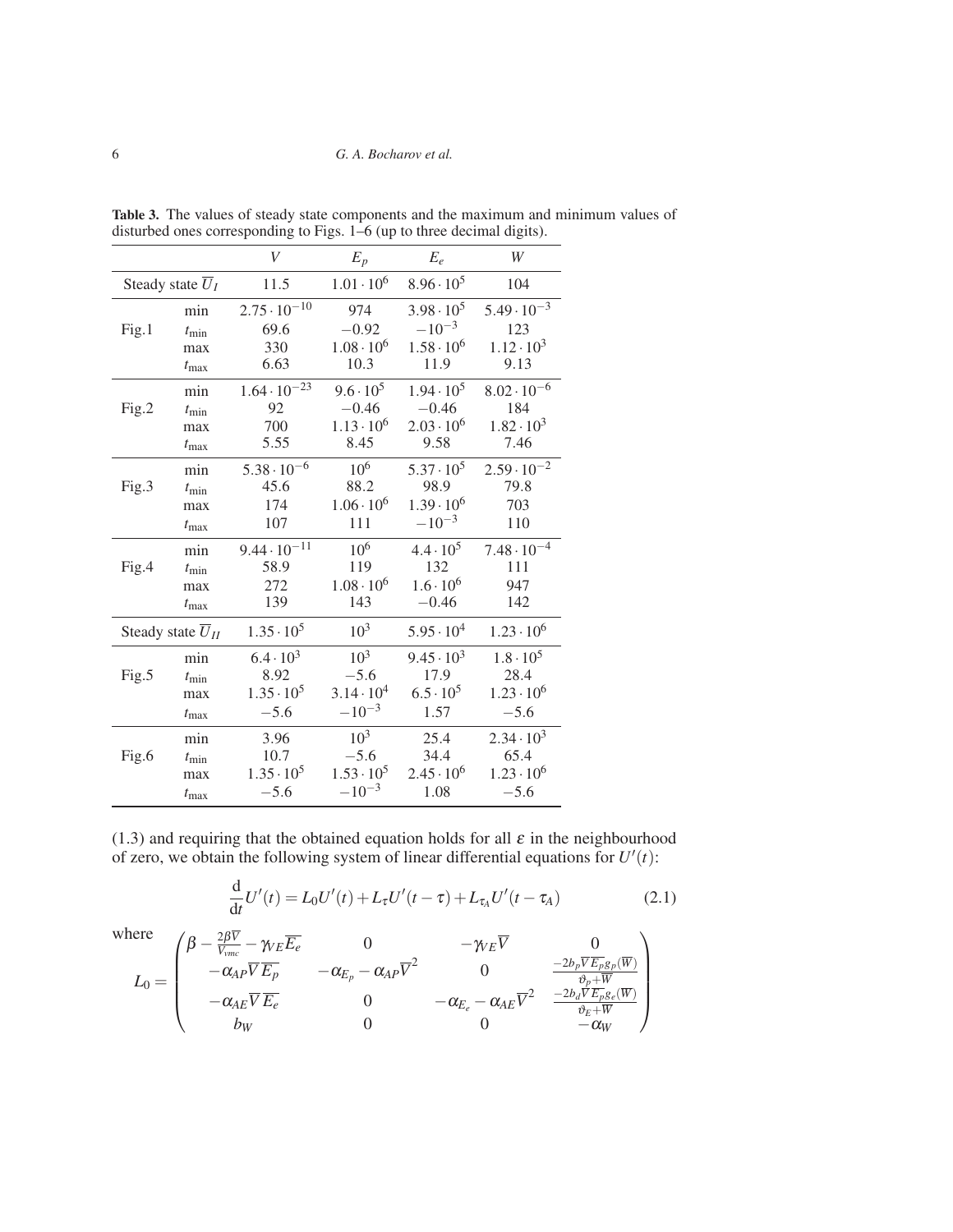$$
L_{\tau} = \begin{pmatrix} 0 & 0 & 0 & 0 \\ b_{p}\overline{E_{p}}g_{p}(\overline{W}) & b_{p}\overline{V}g_{p}(\overline{W}) & 0 & 0 \\ b_{d}\overline{E_{p}}g_{e}(\overline{W}) & b_{d}\overline{V}g_{e}(\overline{W}) & 0 & 0 \\ 0 & 0 & 0 & 0 \end{pmatrix}, \quad L_{\tau_{A}} = \begin{pmatrix} 0 & 0 & 0 & 0 \\ -\alpha_{AP}\overline{V}\overline{E_{p}} & 0 & 0 & 0 \\ -\alpha_{AE}\overline{V}\overline{E_{e}} & 0 & 0 & 0 \\ 0 & 0 & 0 & 0 \end{pmatrix}.
$$

System (2.1) is referred to as the linearized evolution equations for disturbances. The initial functions of this system are specified, as well as initial functions of system (1.3), for  $-\tau_A \leq t \leq 0$ .

For solutions of (2.1) we introduce the following family of local norms at time *t*:

$$
||U'||_{D,t} = \left(\int_{t-\tau_A}^t ||DU'(\xi)||_2^2 d\xi\right)^{1/2}
$$
 (2.2)

where *D* is a given positive-definite diagonal matrix and  $\|\cdot\|_2$  is the second (Euclidean) vector norm.

A solution  $U'(t) = U'_{opt}(t)$  of system (2.1) providing the maximum amplification of (2.2) (in comparison with its value at  $t = 0$ ) will be referred to as the optimal disturbance. According to this definition the optimal disturbance gives the value of

$$
\max_{t \geq 0} \frac{\|U'\|_{D,t}}{\|U'\|_{D,0}}.
$$

Since by definition the optimal disturbance is a solution of linear system (2.1) and, hence, it is completely determined by its values for  $-\tau_A \le t \le 0$ , in construction of optimal disturbances along with the choice of norm, in which the optimization is carried out, it is important to choose an appropriate subspace of functions  $[-\tau_A, 0] \to \mathbb{R}^4$  from which we take initial functions. This subspace will be denoted by  $\mathscr Q$ . For the correctness of considered optimization problems the subspace  $\mathscr Q$  has to be complete with respect to  $\|\cdot\|_{D,0}$ . In practice it is sufficient to choose  $\mathscr Q$  as the linear span of some finite set of basic functions. This particularly ensures its completeness.

It is convenient to find optimal disturbances in two steps. First we compute the maximum amplification

$$
\Gamma(t) = \max_{U'} \frac{\|U'\|_{D,t}}{\|U'\|_{D,0}}\tag{2.3}
$$

over all solutions of (2.1) with initial functions being non-zero and belonging to  $\mathcal{Q}$ . Then we find *t* = *t*<sub>opt</sub> at which the function Γ(*t*) reaches its maximum value. If there are more than one such *t*, then for definiteness we choose the smallest of them. Thus,

$$
t_{\rm opt} = \min \arg \max_{t \geq 0} \Gamma(t).
$$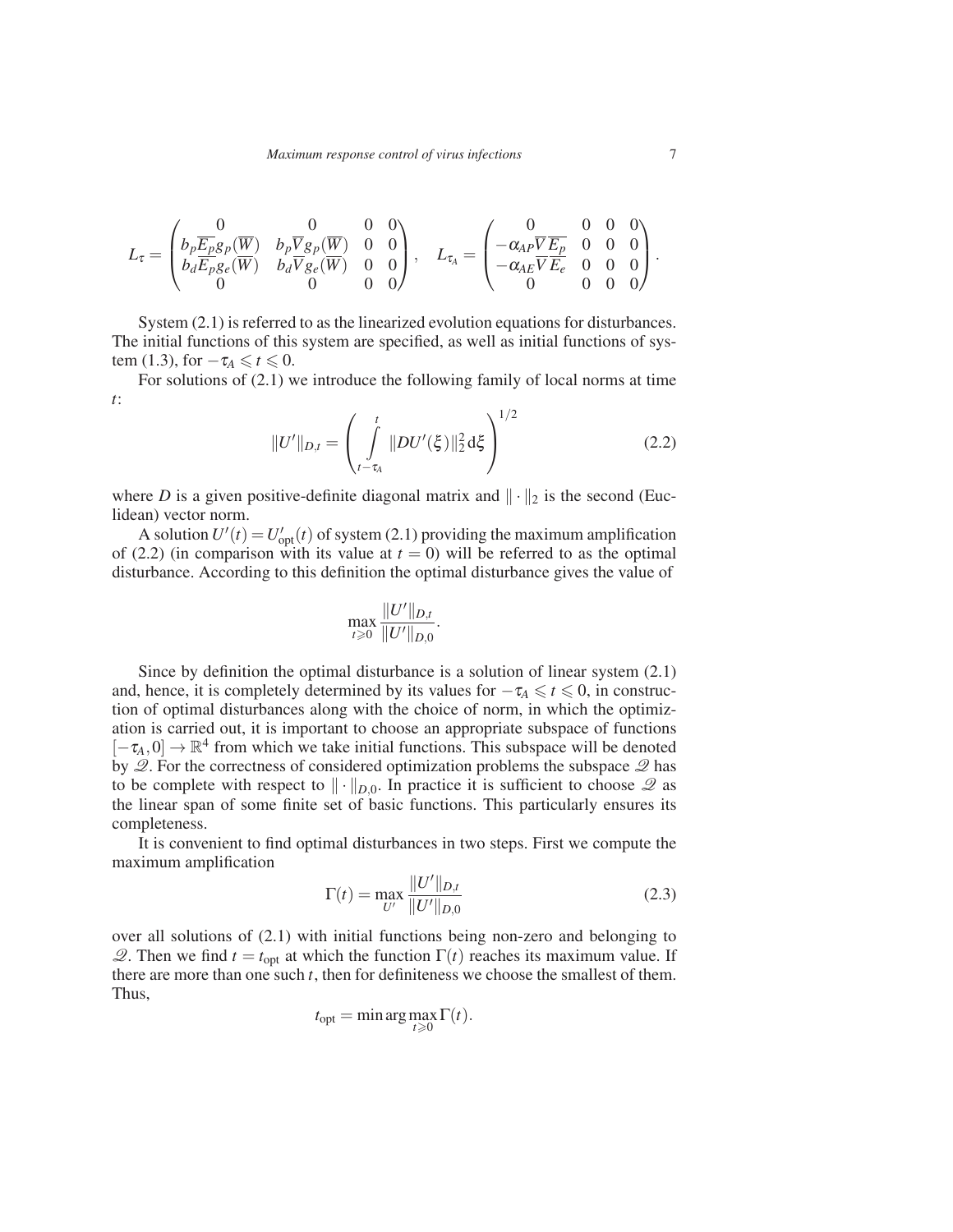Then we find

$$
U'_{\text{opt}} \in \arg\max_{U'} \frac{\|U'\|_{D,t_{\text{opt}}}}{\|U'\|_{D,0}}.
$$

If *D* and  $\mathscr Q$  are fixed, then any optimal disturbance provides the same maximum value of the local solution norm. Usually the maximum amplification has only one global maximum while the solution of the second optimization problem is unique up to a non-zero multiplicative constant.

We will use optimal disturbances for perturbing the stable steady states of the original non-linear model (1.3). To do that, we will take

$$
U(t) = \overline{U} + \varepsilon \widetilde{U}_{\text{opt}}'(t)
$$
\n(2.4)

for  $-\tau_A \leq t \leq 0$  as an initial function where  $\widetilde{U}'_{opt}(t)$  means the normalized optimal disturbance and  $\varepsilon$  is a real parameter. By varying this parameter, it is possible to increase or decrease the initial perturbation of steady state. If absolute value of  $\varepsilon$  is small, then it should be expected, that obtained solution  $U(t)$  of system (1.3) will be close to (2.4) for  $t > 0$ . When absolute value of  $\varepsilon$  is large, due to influence of non-linearity the solution of (1.3) will be significantly different from (2.4) for  $t > 0$ . The sign of  $\varepsilon$  plays an important role as well. Depending on it density of the virus population increases or decreases at  $t = 0$ . If the optimal disturbance in (2.4) is normalized such that the first component of the vector

$$
L_0 \widetilde{U}'_{\text{opt}}(0) + L_{\tau} \widetilde{U}'_{\text{opt}}(-\tau) + L_{\tau_A} \widetilde{U}'_{\text{opt}}(-\tau_A)
$$

is positive, then density of the virus population increases at  $t = 0$  when  $\varepsilon > 0$ .

#### 3. Computation of optimal disturbances

Optimal disturbances can be computed on the basis of any difference scheme suitable for solving initial value problems for systems of linear ordinary differential equations with delayed argument. In the present work we use implicit scheme of the second order BDF2 [12] on the uniform grid

$$
\{t_k = \delta k : k = -m_A + 1, -m_A + 2, \dots\}
$$

built in  $(-\tau_A, \infty)$  with step  $\delta > 0$ . Values  $m = [\tau/\delta]$  and  $m_A = [\tau_A/\delta]$  are the discrete analogues of delays  $\tau$  and  $\tau_A$ , respectively, where  $\lceil \cdot \rceil$  denotes the integer part. After discretization described above system (2.1) takes the following form

$$
\frac{1.5U_k - 2U_{k-1} + 0.5U_{k-2}}{\delta} = L_0 U_k + L_{\tau} U_{k-m} + L_{\tau_A} U_{k-m_A}, \quad k = 1, 2, \dots \quad (3.1)
$$

where  $U_k$  is a grid function which approximates  $U(t_k)$ . It is necessary to set  $U_{-m_A+1}$ ,  $\dots, U_0$  as initial values for solving the initial value problem.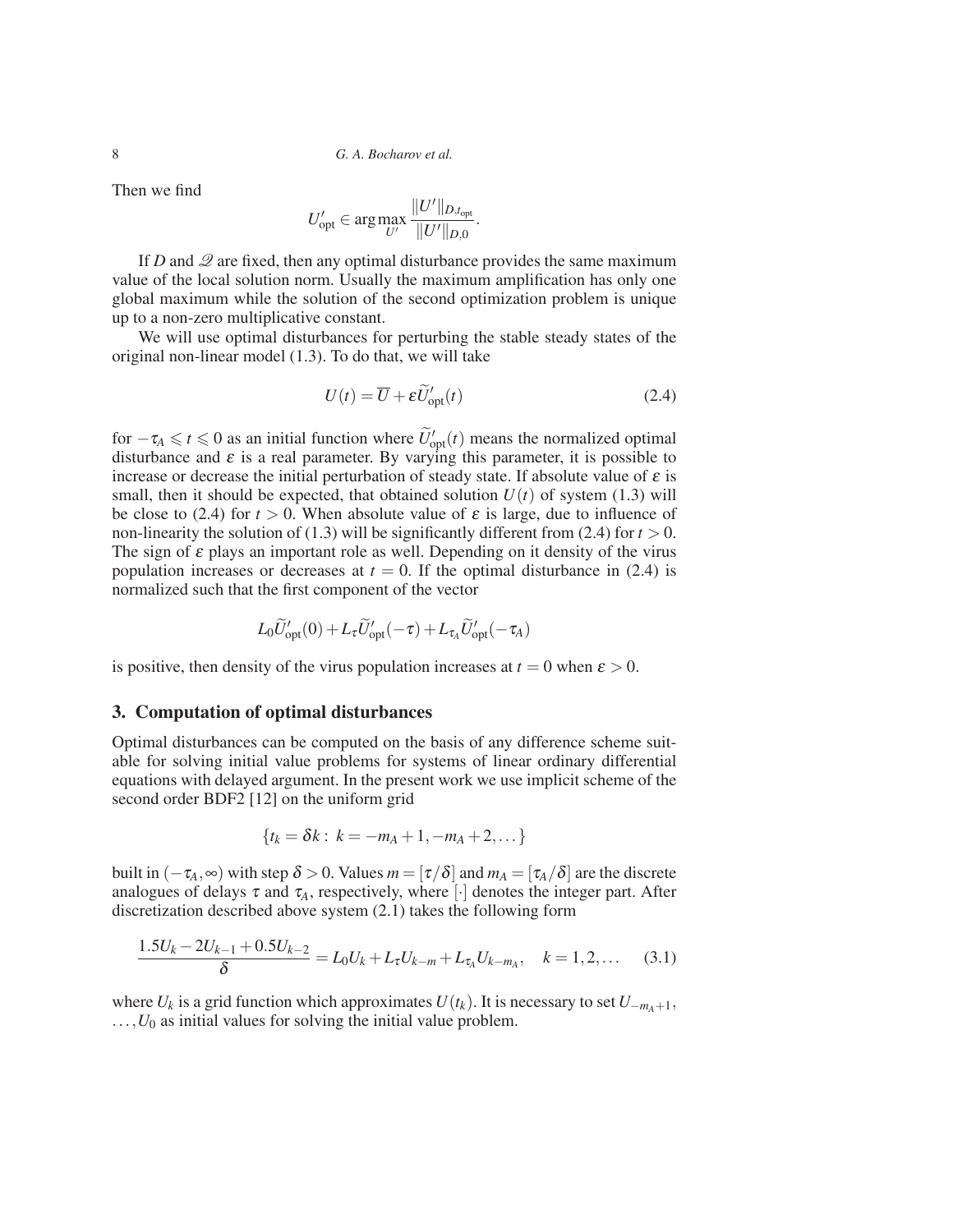Let us write equation (3.1) in the form

$$
U_k = C_1 U_{k-1} + C_2 U_{k-2} + C_m U_{k-m} + C_{m_A} U_{k-m_A}
$$
(3.2)

where

$$
C_1 = 2(1.5I - \delta L_0)^{-1}, \quad C_2 = -0.5(1.5I - \delta L_0)^{-1}
$$
  

$$
C_m = (1.5I - \delta L_0)^{-1} \delta L_{\tau}, \quad C_{m_A} = (1.5I - \delta L_0)^{-1} \delta L_{\tau_A}
$$

and *I* means the identity matrix of order 4, and add to (3.2) the identities  $U_j = U_j$ ,  $j = k-1, \ldots, k-m_A+1$ . The obtained system of  $m_A$  equations can be written in the form

$$
X_k = MX_{k-1}, \quad k = 1, 2, \dots \tag{3.3}
$$

where

$$
X_k = \begin{pmatrix} U_k \\ \vdots \\ U_{k-m_A+1} \end{pmatrix}, \quad M = \begin{pmatrix} M_{11} & \cdots & M_{1m_A} \\ \vdots & & \vdots \\ M_{m_A 1} & \cdots & M_{m_A m_A} \end{pmatrix}.
$$
 (3.4)

Block matrix *M* in (3.4) is of block order  $m_A$  with blocks of order 4. All blocks of this matrix are zero except the subdiagonal blocks  $M_{j+1,j} = I$ ,  $j = 1,...,m_A - 1$ , and the following four blocks  $M_{11} = C_1$ ,  $M_{12} = C_2$ ,  $M_{1m} = C_m$ , and  $M_{1m_A} = C_{m_A}$  of the first block row.

Due to (3.3) and (3.4), the grid analogue  $\Gamma_k$  of the maximum amplification (2.3) of solution norm can be written as follows:

$$
\Gamma_k = \max_{X_0 \in \text{span} Q \setminus \{0\}} \frac{\|HM^k X_0\|_2}{\|HX_0\|_2}
$$

where *Q* is a matrix of size  $4m_A \times p$  ( $p \le 4m_A$ ) whose columns form basis in a grid analogue of subspace  $\mathcal{Q}$ , span $(Q)$  means the linear span of matrix  $Q$  columns,  $H = I_{m_A} \otimes D$ , *D* is a diagonal matrix defining the local norm in which optimal disturbances are computed and ⊗ means the Kronecker product.

Taking into account that  $HX_0 = HQ\xi = Q\xi$ , where  $\tilde{Q}$  is a matrix obtained by the orthonormalization of columns of  $HQ$ ,  $\xi = Q^*X_0$  and  $\tilde{\xi} = \tilde{Q}^*HX_0$ , we have:

$$
\frac{\|HM^{k}X_{0}\|_{2}}{\|HX_{0}\|_{2}} = \frac{\|HM^{k}H^{-1}HX_{0}\|_{2}}{\|HX_{0}\|_{2}} = \frac{\|HM^{k}H^{-1}\widetilde{Q}\widetilde{\xi}\|_{2}}{\|\widetilde{Q}\widetilde{\xi}\|_{2}} = \frac{\|HM^{k}H^{-1}\widetilde{Q}\widetilde{\xi}\|_{2}}{\|\widetilde{\xi}\|_{2}}
$$

and, hence,

$$
\Gamma_k = \max_{\widetilde{\xi} \neq 0} \frac{\|HM^k H^{-1} \widetilde{Q} \widetilde{\xi}\|_2}{\|\widetilde{\xi}\|_2} = \|HM^k H^{-1} \widetilde{Q}\|_2.
$$

Thus, the computation of  $\Gamma_k$  reduces to computations of  $Y_0 = H^{-1}\widetilde{Q}$  and  $Y_k$  with recurrent formula  $Y_k = MY_{k-1}$  and  $||HY_k||_2$ .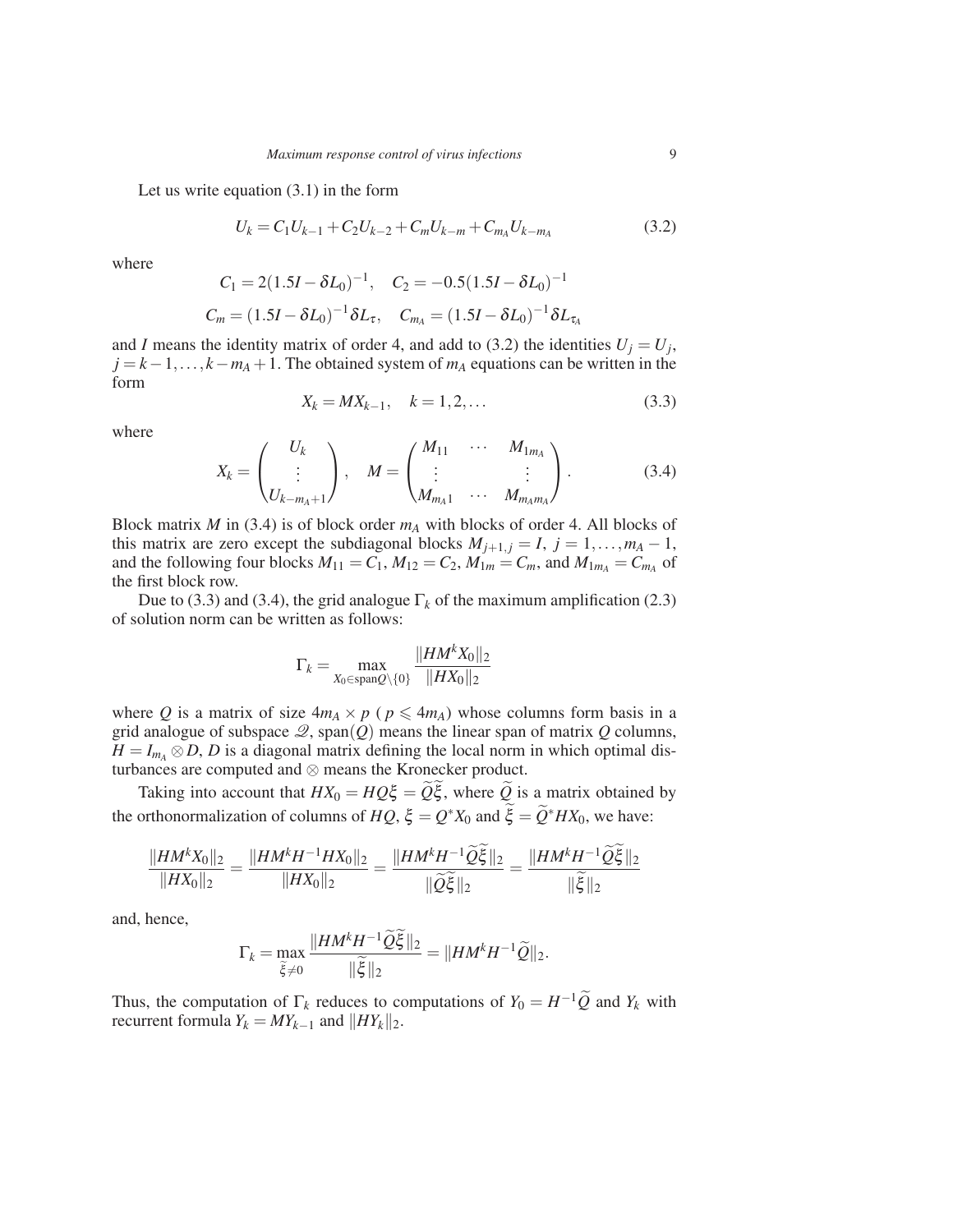Let  $k_{\text{opt}}$  be the value of *k* at which maximum of  $\Gamma_k$  is reached. Computing the normalized right singular vector  $\eta$  of

$$
HM^{k_{\rm opt}}H^{-1}\widetilde{Q}
$$
 (3.5)

corresponding to its largest singular value [10], the initial value  $X_0^{\text{opt}}$  of the grid 0 analogue  $X_k^{\text{opt}}$ <sup>opt</sup> of optimal disturbance can be found by formula  $X_0^{\text{opt}} = H^{-1} \widetilde{\mathcal{Q}} \eta$ .

It should be noted that to increase the effectiveness of the above algorithm matrix *M* has to be saved and multiplied by vectors in sparse format.

## 4. Results of numerical experiments

We found optimal disturbances in subspace  $\mathscr Q$  of piece-wise constant functions. To this end we split  $[-\tau_A, 0]$  into *l* equal subintervals on which the functions take constant values. The uniform grid with step  $\delta = 10^{-2}$  was used for computing the optimal disturbances. We computed two optimal disturbances corresponding to  $l = 6$ and 12 for the first steady state  $\overline{U}_I$ , and one optimal disturbance with  $l = 6$  for the second steady state  $\overline{U}_{II}$ . The local norm weights (diagonal entries of matrix *D*) for the first two disturbances were taken equal to the inverse values of corresponding components of  $\overline{U}_I$ . For the second steady state, the optimal disturbance was found in the subspace  $Q$  of functions with zero components  $V(t)$  and  $W(t)$ . As *D* it was taken the identity matrix of order 4. In all three cases the maximum amplification defined as the largest singular value  $\Gamma(t_{opt})$  of matrix (3.5) and the second largest singular value  $\widetilde{\Gamma}(t_{opt})$  of this matrix were well separated (see Table 4) that ensures the uniqueness of the computed optimal disturbance up to some non-zero multiplicative constant.

For integrating system (1.3) with initial functions (2.4) we use the same BDF2 scheme as for computing optimal disturbances with the grid step equal  $10^{-3}$ . Optimal disturbances were interpolated on a finer grid using the shape-preserving piece-wise cubic interpolation. The absolute value of parameter  $\varepsilon$  was selected in order to generate a strong response for a small initial disturbance. Note that the authors of model (1.1) have used the code DIFSUB-DDE [2]. It was designed for solving the stiff systems of nonlinear differential equations with constant delays. The code implements a modification of the linear multistep Gear's method based on BDF schemes of variable order  $p \leq 6$ . The derivative discontinuities up to order  $p+1$  are followed and the Nordsieck interpolation vector is used for approximating the delayed components of the state vector. We used this code as well to verify our computations based on BDF2, and the results were in a good agreement.

Table 4. The results of computing the maximum amplification.

| Steady state   |    | $t_{\rm opt}$ | $\Gamma(t_{\rm opt})$ | $\Gamma(t_{\rm opt})$ |
|----------------|----|---------------|-----------------------|-----------------------|
| U1             | 6. | 17.0          | $2.98 \cdot 10^{2}$   | 2.72                  |
| $\overline{U}$ | 12 | 17.0          | $4.19 \cdot 10^{2}$   | 3.83                  |
| $U_{II}$       | 6  | 23.5          | $3.16 \cdot 10^{2}$   | $5.57 \cdot 10^{-2}$  |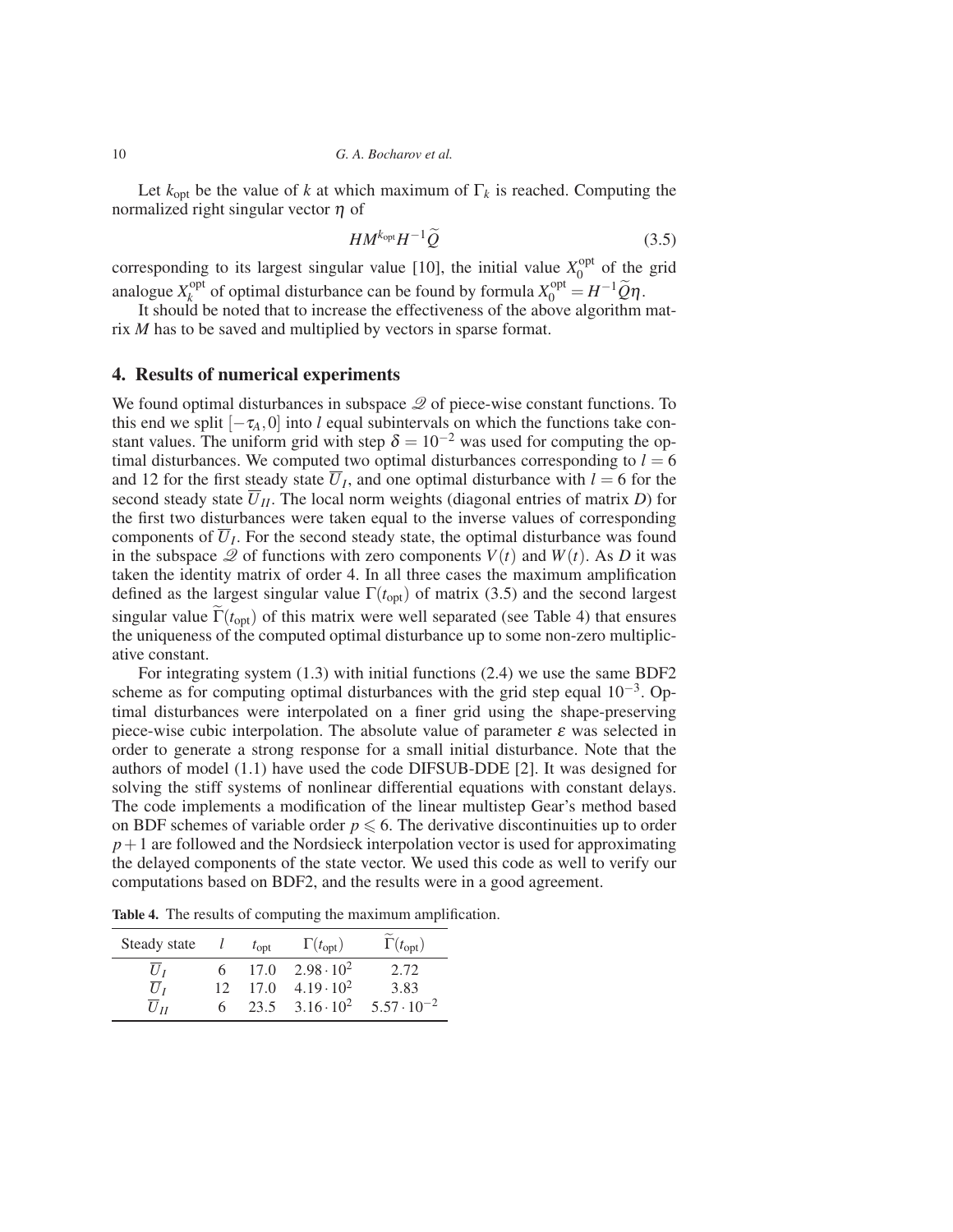

**Figure 1.** The initial values (A) and the result of integration of perturbed steady state  $\overline{U}_I$  (B) for  $l = 6$ and  $\varepsilon = 0.15$ .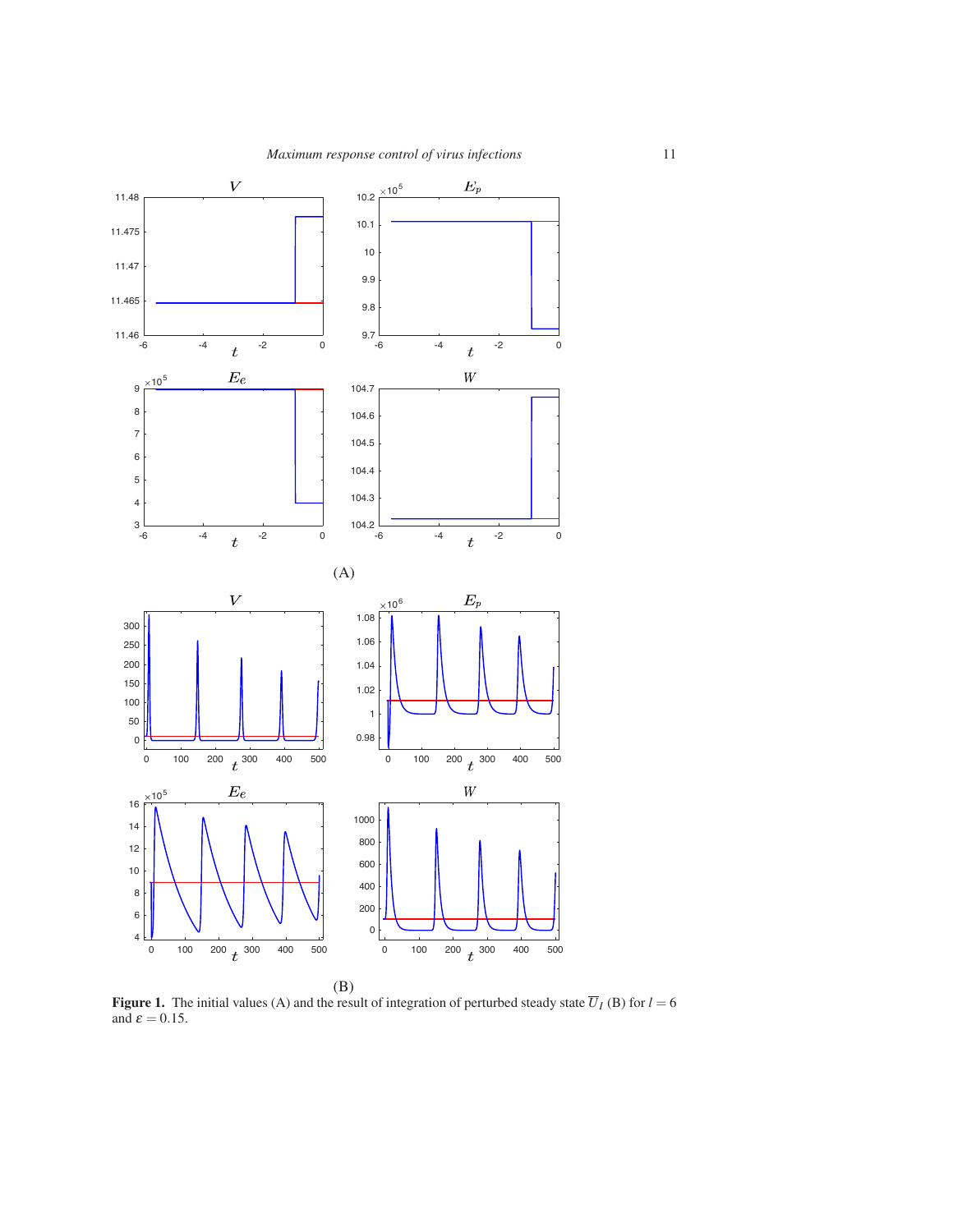



(B) **Figure 2.** The initial values (A) and the result of integration of perturbed steady state  $\overline{U}_I$  (B) for  $l = 12$  and  $\varepsilon = 0.15$ .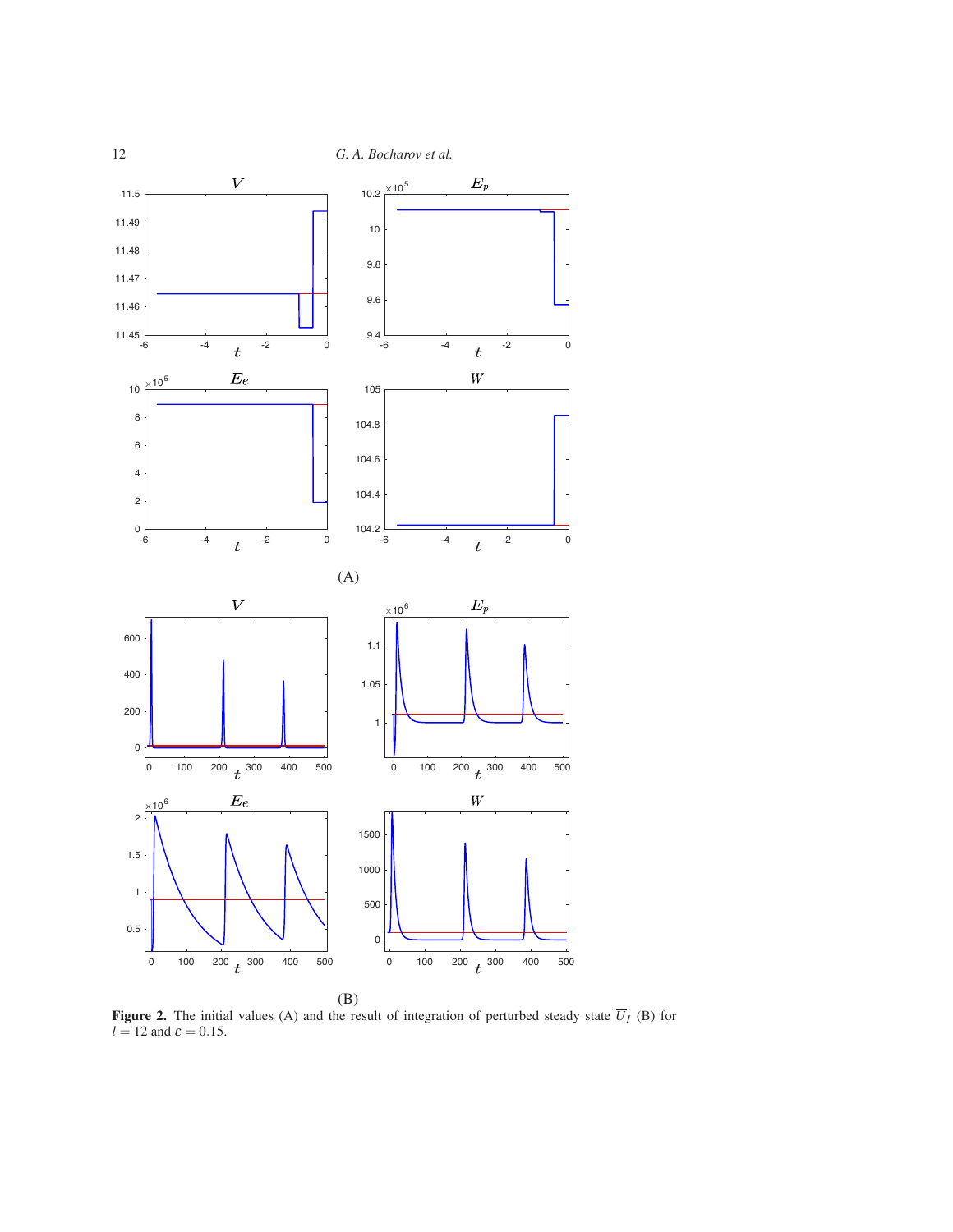

**Figure 3.** The initial values (A) and the result of integration of perturbed steady state  $\overline{U}_I$  (B) for  $l = 6$ and  $\varepsilon = -0.15$ .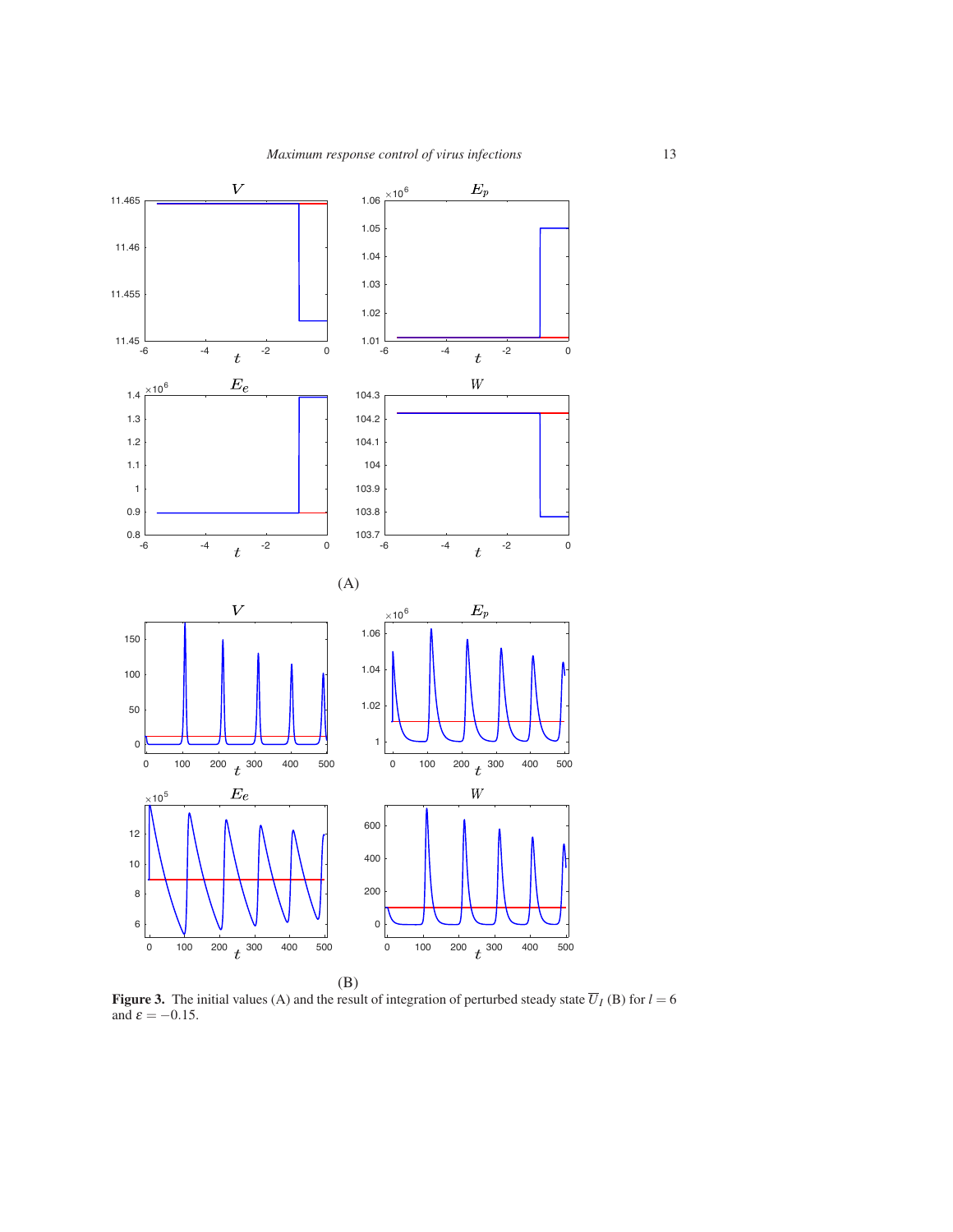



(B)

**Figure 4.** The initial values (A) and the result of integration of perturbed steady state  $\overline{U}_I$  (B) for  $l = 12$  and  $\varepsilon = -0.15$ .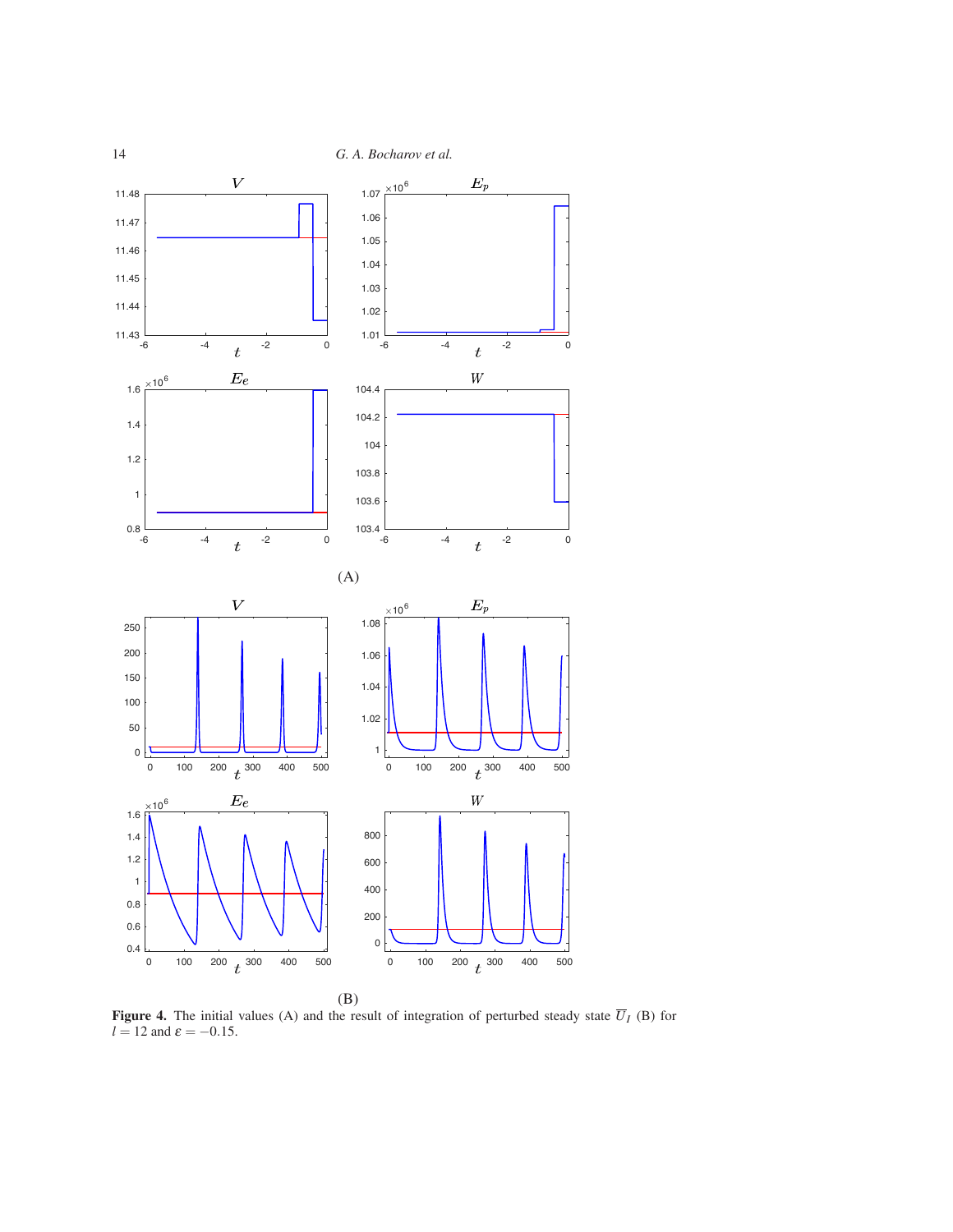

**Figure 5.** The initial values (A) and the result of integration of perturbed steady state  $\overline{U}_{II}$  (B) for  $l = 6$ and  $\varepsilon = -0.01$ .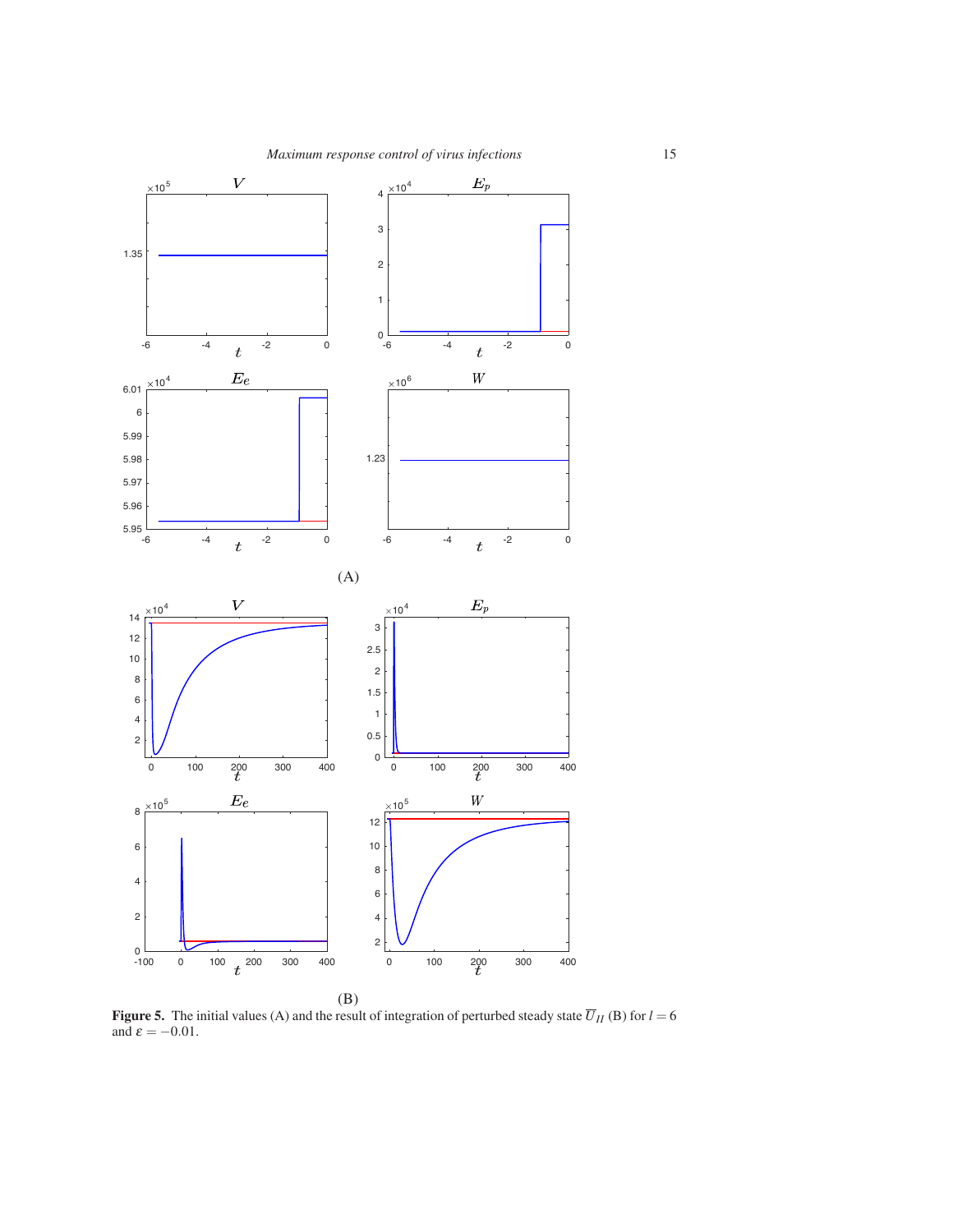

**Figure 6.** The initial values (A) and the result of integration of perturbed steady state  $\overline{U}_{II}$  (B) for  $l = 6$ and  $\varepsilon = -0.05$ .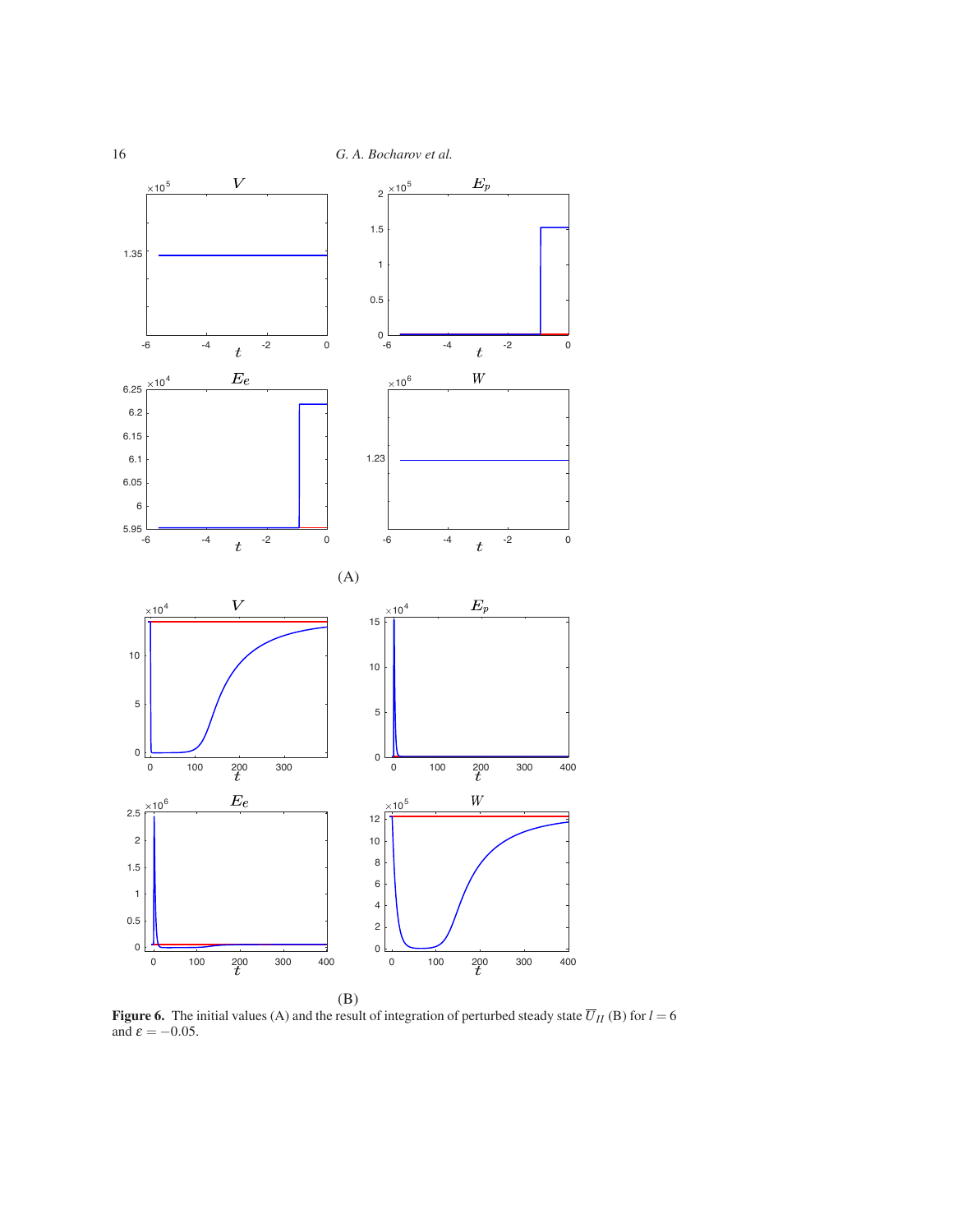For steady state  $\overline{U}_I$  initial functions and the results of numerical integration of the corresponding initial value problem are presented in Figs. 1–4. The red lines correspond to the steady states, and the blue ones to the perturbed steady states. In Table 3, the maximum and minimum values of the solution components shown in Figs. 1–4 are displayed rounded to three decimal digits.

Figure 1 demonstrates the evolution of infectious process as a result of steady state perturbation by increasing the viral load, the cumulative viral load and simultaneously decreasing the T cell population. The steady state with a low level viral load is considered. The perturbation is intended for activation of the infectious process via exacerbation with its subsequent elimination. As illustrated in the figure, the considered optimal disturbance provides the means to reach this goal. It results in a significant increase (by several orders of magnitude) of the viral load followed by clearance of viruses due to strong immune response (see Table 3). This scenario of steady state perturbation corresponds to treatment regimen which temporarily, i.e. for about one day, suppress the immunity and activate the virus growth.

Figure 2 demonstrates the effect of decreasing the duration of perturbation from 1 to 0.5 days and consisting of (i) a more complicated pattern of viral load disturbance consisting of the combination of decline and successive rise of the viral load, (ii) an increase of the cumulative viral load and (iii) a decrease of T lymphocytes population. This type of optimal disturbance also reaches the goal, i.e., it results in a significant increase (by several orders of magnitude) of the viral load with a minor influence on the population of specific T lymphocytes, followed by the decrease of viral population to the level corresponding to a complete clearance. This scenario of perturbation can be viewed as a hypothetical regime of structured treatment of persistent infection, consisting of initially decreasing the virus population and followed by increasing the viral load and by suppressing the specific T cell reactions.

Figure 3 demonstrates the development of infectious process as a result of initial steady state perturbation by decreasing both the viral load and the cumulative viral load and in parallel by increasing the T lymphocyte population. The perturbation of the steady state characterized by a low level viral load is intended for infection elimination without exacerbation. The perturbation duration is 1 day. As the figure shows, this type of optimal disturbance allows one to reach the goal of a significant decrease of viral load to the level of a complete infection elimination. This scenario of perturbation corresponds to the treatment regimen temporarily (for about 1 day) reducing the virus population and in parallel increasing the level of specific T cells (e.g., via to adoptive transfer).

Figure 4 illustrates the analysis of the influence of structured treatment regimen on the infectious process development as a result of initial steady state perturbation by combination of increasing and subsequent decreasing of viral load, reduction of cumulative viral load and increase of T lymphocytes population level. The steady state perturbation is intended for elimination of viruses. The duration of initial perturbation is two times shorter than in previous case (see Fig. 3). The figure shows that this type of optimal disturbance permits of a significant decrease (by several orders of magnitude) of the viral load having a minor impact on the level of specific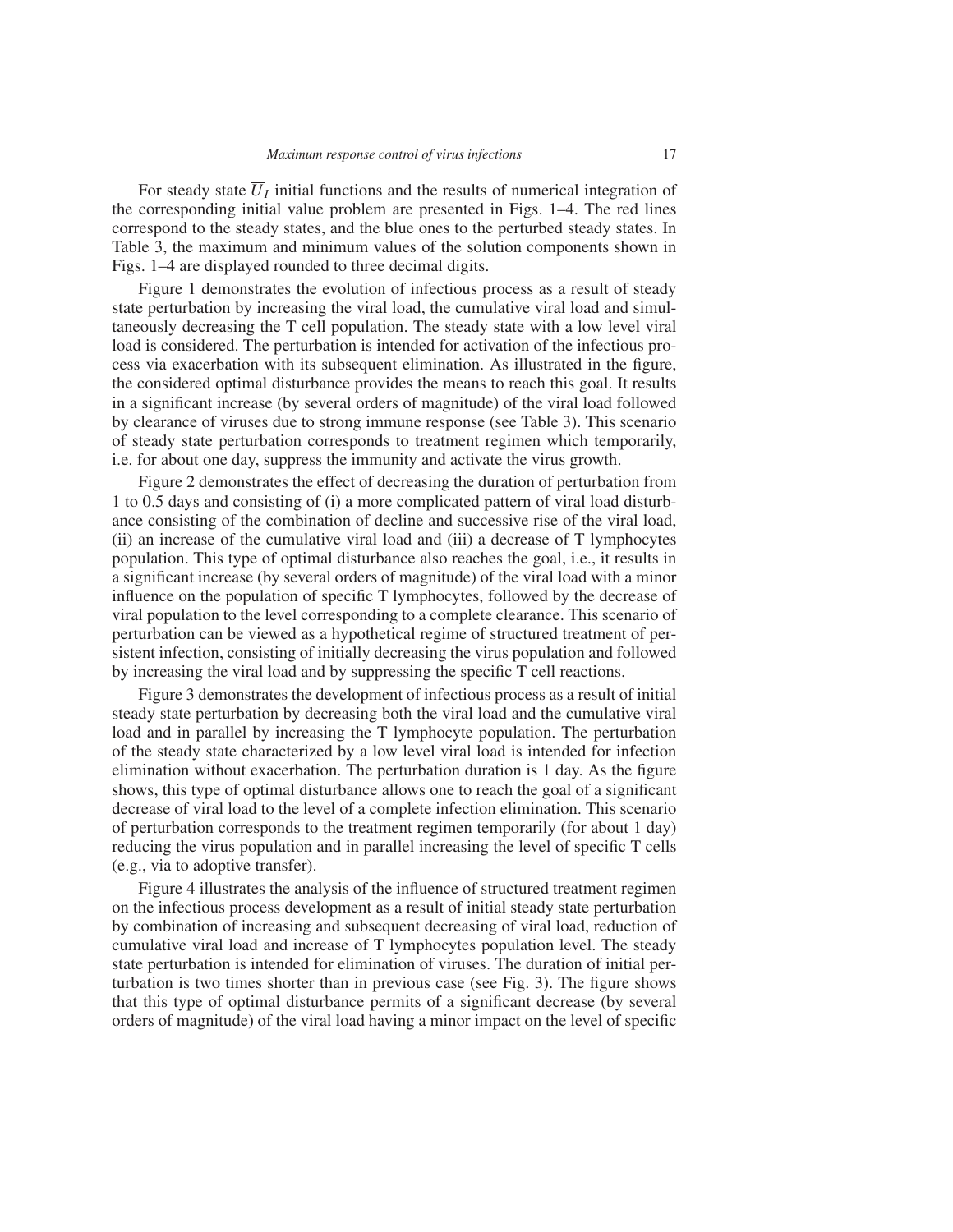T cells (see Table 3). This perturbation scenario corresponds to the treatment regimen eliminating viruses which persist below the detection limit without activating the infectious process.

The steady state  $\overline{U}_{II}$  is characterized by a high viral load. The results of numerical integration corresponding to the perturbed steady state are shown in Figs. 5–6. In the lower part of Table 3 the values of the steady state components along with the maximum and minimum values of the perturbed solution are presented rounded to three decimal digits. Both figures illustrate the development of infectious process caused by the perturbation of the high viral load steady state. The analysis was intended for searching the optimal disturbances which result in activation of the specific immunity and the decrease of viral load. The disturbance duration is set to 1 day.

The structure of perturbed steady state presented in Fig. 5 is characterized by 10-fold increase of the precursor CTLs number, a minor increase ( 1%) of effector CTLs, and no perturbation of the viral- and cumulative viral loads results in the development of strong immune response, i.e., the effector CTLs increase by 10-fold, and 20-fold decrease of the viral load, which however is not enough for eradication of infection. Figure 6 demonstrates the development of infectious process characterized by 5-fold increase of the perturbation parameter  $\varepsilon$ . The corresponding perturbation results in the development of immune response which is strong enough for 4000-fold reduction of viral load. This solution can be interpreted as complete elimination of viruses from the organism. Relevant quantitative details of the respective solution are given in Table 3. Thus, we demonstrated the existence of optimal disturbances of the high viral load steady state which lead to transient dynamics with a high-amplitude variation of solution components (primarily, the virus concentration component). This was exactly the main objective of applying external forcing to the system steady state.

#### 5. Conclusion

In this study we examined the response of the mathematical model of experimental infection with LCMV to multimodal perturbation-based control. The primary aim was to develop a computational algorithm for the initial perturbations of the steady states of the system of delay-differential equations, which would result in the system reaction dynamics characterized by a maximal deviation from the respective steady state. This problem is considered to be of crucial relevance for systems immunology as its solution will allow one to design more effective multicomponent treatment regimens of virus diseases, in particular, the HIV infection [6].

To the best of our knowledge, it is the first study in mathematical immunology focusing on implementation of the algorithm for constructing the initial perturbation of the system steady state based on the methodology of 'optimal disturbances' developed in aerodynamics, which are characterized by maximum amplification of the perturbation norm, as the system evolves in time. For two types of stable steady states of the model corresponding to the biologically different phenotypes of virus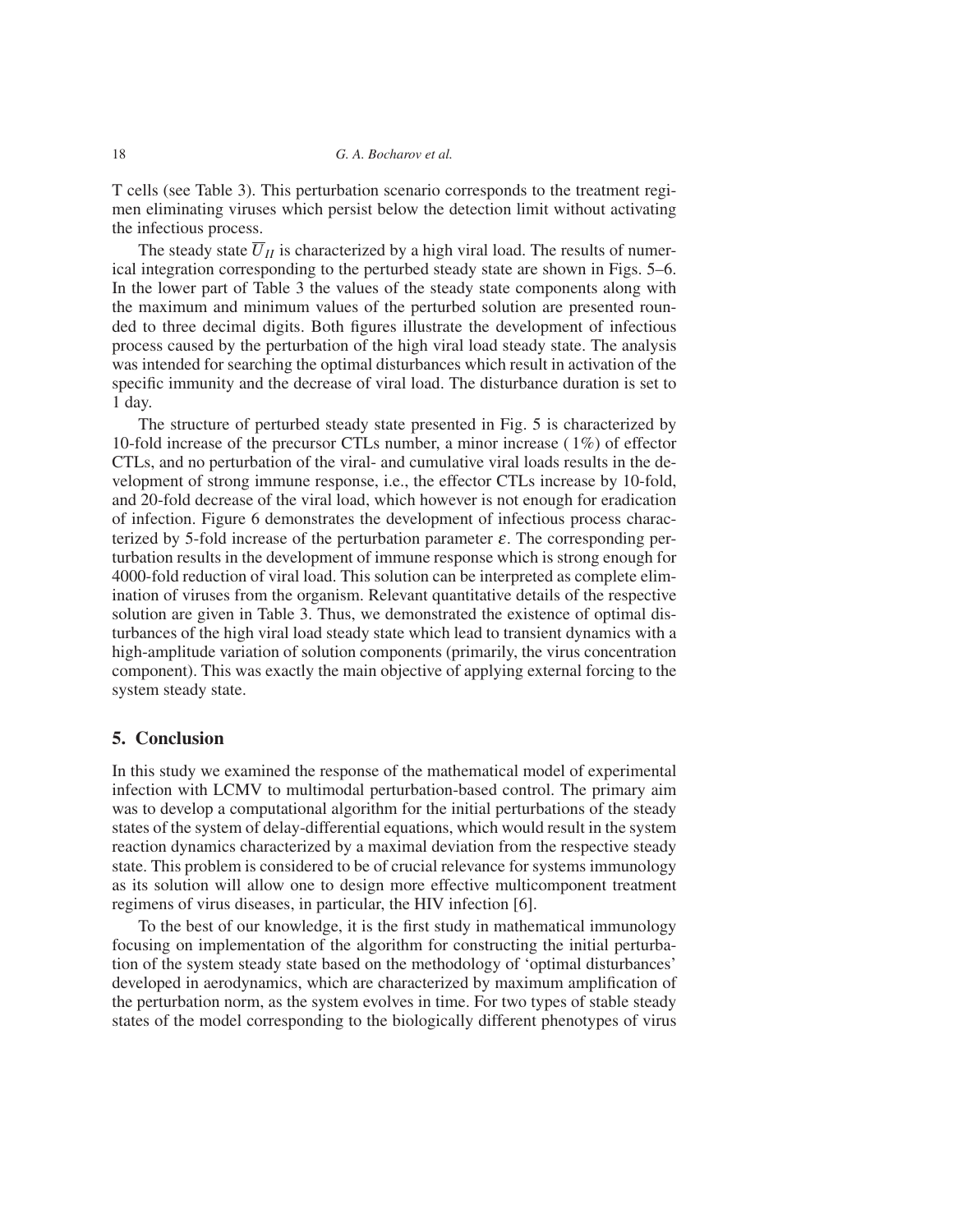infections: (i) low level viral persistence below the detection limit, (ii) chronic virus infection with a high level viral load and T lymphocyte depletion/exhaustion, we computed several structurally different types of the initial state perturbations and analyzed their impact on the infection dynamics.

For the first steady state, the perturbations targeting (1) the infectious process activation by means of viral load increase followed by subsequent clearance of the virus reservoir, and (2) the subclinical elimination of infection, were considered. For the second steady state, the perturbations were aimed to reduce the activity of the infectious process with successive clearance of viruses from the host. It should be noted, that in the cases presented above, there was a significant amplification of the initial perturbations for the considered variants of the system steady state perturbations. Overall, we presented a proof-of-concept concerning the possibility of identifying specially selected optimal disturbances with a small initial (local) norm which have a maximal impact on the system dynamics in terms of some specified criteria.

There remain important issues requiring further study: (1) the significance of the perturbations with small amplitude in specific components of the steady state of model, which are obtained as solution to the optimization problem as described in Section 3; (2) the uniqueness of the solution to the problem of constructing the optimal disturbances under given restrictions on the duration of the disturbances. The definition of the subspace in which the disturbances are looked for must be linked to the characteristics of reaction of infection- and immune processes to the impact of antiviral and immunomodulating drugs and it will be formalized in our future work.

The proposed methodology opens the possibility of developing novel therapeutic approaches in clinical immunology to treat the persistent and chronic infections with minimal dozes of multicomponent drugs having a maximal cure effect. The practical complexity of this problem is caused by necessity to consider multicomponent medical drugs, their pharmacodynamics and pharmacokinetics, and the need to parameterize their effects in models as certain functional relations. In turn, this requires further multidisciplinary studies, including both the problem of development of (1) biologically relevant mathematical models of 'virus—host' interactions taking into account immunopathological processes of infection development, and (2) robust algorithms for computing optimal disturbances of multiparametric mathematical models with a large state space.

In closing, it is appropriate to quote one of the outstanding immunologists William Paul [24] concerning the expected role of mathematics in immunology: '...the immune system offers challenges sufficient to test the growing power of mathematical attack on a biological problem. It is to the quantitative prediction of the outcome of given perturbations in the immune system that we envisage our mathematical/modelling colleagues will apply themselves'. This statement provides a strong motivation for further studies on the development of mathematical methods and models for immunology applications targeted to provide more effective and rational approaches to the treatment of unfavourable courses of infectious diseases.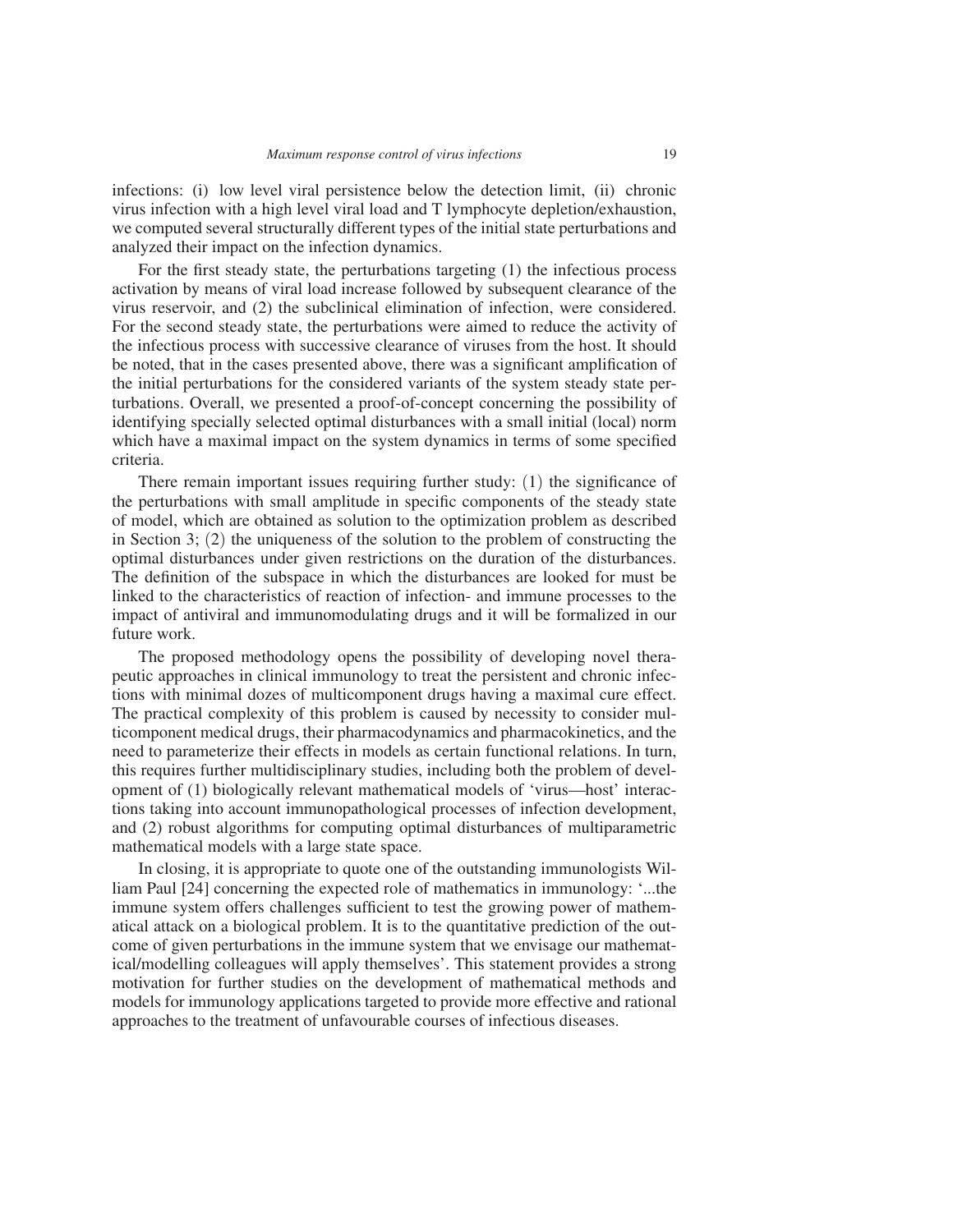#### References

- 1. G. A. Bocharov, Modelling the dynamics of LCMV infection in mice: conventional and exhaustive CTL responses. *J. Theor. Biol.* 192 (1998), 283–308.
- 2. G. A. Bocharov, G. I. Marchuk, and A. A. Romanyukha, Numerical solution by LMMs of stiff delay differential systems modelling an immune response. *Numerische Mathematik* 73 (1996), 131–148.
- 3. A. V. Boiko, Y. M. Nechepurenko, and M. Sadkane, Computing the maximum amplification of the solution norm of differential-algebraic systems. *Comput. Math. Model.* 23 (2012), 216–227.
- 4. A. V. Boiko, Y. M. Nechepurenko, and M. Sadkane, Fast computation of optimal disturbances for duct flows with a given accuracy. *Comput. Math. Math. Phys.* 50 (2010), 1914–1924.
- 5. A. V. Boiko, A. V. Dovgal, G. R. Grek, and V. V. Kozlov, *Physics of Transitional Shear Flows: Instability and Laminar–Turbulent Transition in Incompressible Near-Wall Shear Layers*. 98, Springer, Berlin, 2011.
- 6. V. A. Chereshnev, G. Bocharov, S. Bazhan, B. Bachmetyev, I. Gainova, V. Likhoshvai, J. M. Argilaguet, J. P. Martinez, J. A. Rump, B. Mothe et al., Pathogenesis and treatment of HIV infection: the cellular, the immune system and the neuroendocrine systems perspective. *Int. Rev. Immunol.* 32 (2013), 282–306.
- 7. A. Ciurea, P. Klenerman, L. Hunziker, E. Horvath, B. Odermatt, A. F. Ochsenbein, H. Hengartner, and R. M. Zinkernagel, Persistence of lymphocytic choriomeningitis virus at very low levels in immune mice. *PNAS* 96 (1999), 11964–11969.
- 8. A. Crawford, J. M. Angelosanto, C. Kao, T. A. Doering, P. M. Odorizzi, B. E. Barnett, and E. J. Wherry, Molecular and transcriptional basis of CD4+ T cell dysfunction during chronic infection. *Immunity* 40 (2014), 289–302.
- 9. M. E. Csete and J. C. Doyle, Reverse engineering of biological complexity. *Science* 295 (2002), 1664–1669.
- 10. G. H. Golub and C. F. Van Loan, *Matrix Computations*. John Hopkins University press, London, 1989.
- 11. D. Gurdasani, L. Iles, D. G. Dillon, E. H. Young, A. D. Olson, V. Naranbhai, S. Fidler, E. Gkrania-Klotsas, F. A. Post, P. Kellam et al., A systematic review of definitions of extreme phenotypes of HIV control and progression. *AIDS* 28 (2014), 149–162.
- 12. E. Hairer and G. Wanner, *Solving Ordinary Differential Equations*. Springer-Verlag, Berlin, 1996.
- 13. S. J. Kent, J. C. Reece, J. Petravic, A. Martyushev, M. Kramski, R. De Rose, D. A. Cooper, A. D. Kelleher, S. Emery, P. U. Cameron et al., The search for an HIV cure: tackling latent infection. *Lancet. Infect. Dis.* 13 (2013), 614–621.
- 14. H. Kitano, Systems biology: a brief overview. *Science* 295 (2002), 1662–1664.
- 15. H. Kitano, Biological robustness. *Nat. Rev. Genet.* 5 (2004), 826–837.
- 16. H. Kitano, *Biological robustness in complex host-pathogen systems*. Birkhäuser Basel, Basel, 2007, pp. 239–263.
- 17. T. Luzyanina, K. Engelborghs, S. Ehl, P. Klenerman, and G. Bocharov, Low level viral persistence after infection with LCMV: a quantitative insight through numerical bifurcation analysis. *Math. Biosci.* 173 (2001), 1–23.
- 18. G. I. Marchuk, *Mathematical Modelling of Immune Response in Infectious Diseases*. Mathematics and Its Applications. 395, Kluwer, Dordrecht, 1997.
- 19. G. I. Marchuk, *Mathematical Models in Immunology*. Optimization Software Inc. Publications